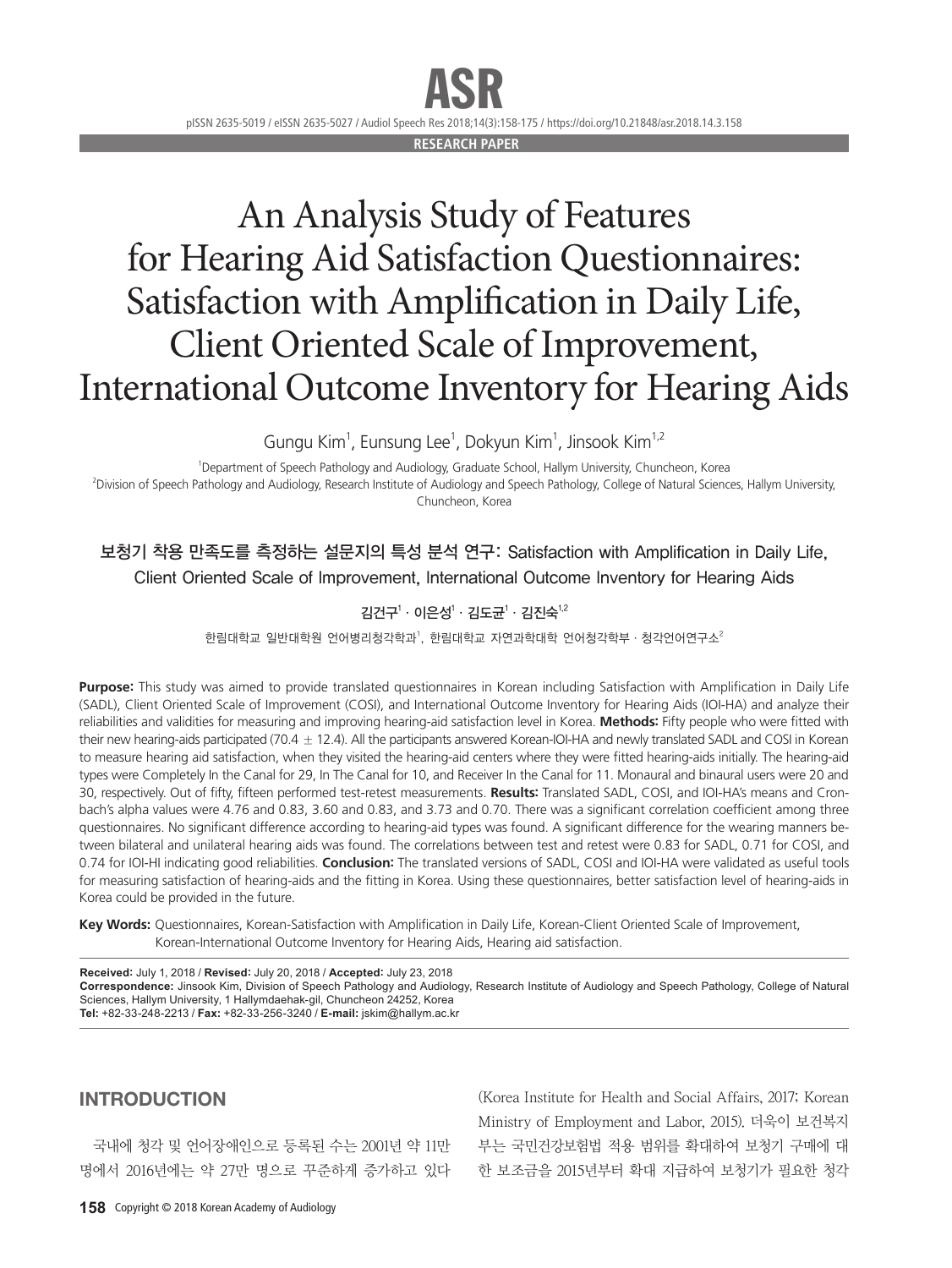장애인이 보청기를 착용할 수 있도록 장려하고 있다. 따라서 2005년에는 전체 청각장애인의 44.7%가 보청기를 구매하였지 만, 2008년에는 57.1%, 2011년에는 60.4%, 2014년에는 61.8%로 점차 구매율이 증가하였다. 그러나 2014년 보건복지부 통계에 따르면 보청기 구매자 중 보청기를 지속적으로 착용하는 경우 는 절반에도 미치지 못한다고 보고하고 있는데, '기대에 미치지 못하는 보청기 효과', '불편한 착용감', '부정적인 사회적 인식', '기 기의 저조한 품질' 등이 원인인 것으로 조사되었다(Korea Institute for Health and Social Affairs, 2014; Ministry of Health and Welfare, 2009; Noh, 2007). 이러한 원인들을 제거할 수 있도록 보청기 착용자에 맞춘 적절한 보청기 피팅은 물론 보청 기 착용 후 만족도를 체계적으로 조사하여야 한다. 왜냐하면 이러한 만족도 조사 결과로 보청기 착용 후 발생할 수 있는 불 편한 부분을 자세히 확인하여 보청기를 재피팅하고 재활 과정 을 계획하여 보청기를 효과적으로 사용할 수 있도록 체계적으 로 도와주어야 하기 때문이다. 보청기 착용 후 만족도를 평가 하는 도구로는 다양한 듣기 상황 속에서 보청기로 듣고 이해하 는 능력을 평가하거나 청각장애인이 받는 정서적·사회적 영향 에 대한 내용을 분석하는 설문지 등이 대부분이다.

보청기 만족도를 평가하는 설문지는 다양한 분야를 평가하 는 도구들로 개발되어 있다. 예를 들어 청각장애의 수용 태도 를 평가하는 Sauders & Cienkowski(1996)에 의해 개발된 Attitudes Toward Loss of Hearing Questionnaire, 보청기 착용 효과를 평가하는 데 사용되는 Cox & Gilmore(1990)에 의해 개 발된 Profile of Hearing Aid Performance (PHAP), Cox et al. (1991)에 의해 개발된 Profile of Hearing Aid Benefit (PHAB), 청각장애의 장애지수를 평가하는 Newman et al.(1990)에 의해 개발된 Hearing Handicap Inventory for Adults와 Ventry & Weinstein(1982)에 의해 개발된 Hearing Handicap Inventory for the Elderly, 그리고 국내에서 Ku & Kim(2010)에 의해 개 발된 상황별 보청기의 효능을 확인하는 Korean Evaluation Scale for Hearing Handicap 등이 있다. 그중 보청기 착용 효 과를 평가하는 PHAP와 PHAB는 문항 수가 66개로 집중력을 잃지 않고 답하기에 문항 수가 많기 때문에 1998년 22개 문항 으로 축약된 Abbreviated PHAP (APHAP)가 Purdy & Jerram (1998)에 의해 개발되었고, 1995년 24개 문항으로 축약된 Abbreviated PHAB (APHAB)가 Cox & Alexander(1995)에 의해 개발되었다. 이후 이렇게 문항이 축약된 설문지가 더 널리 사용 되고 있는데 APHAP은 '의사소통 환경에 따른 일상적인 의사 소통', '반향음에서 의사소통', '소음 환경에서의 의사소통', '큰소 리에 대한 불쾌감'의 네 가지 영역에 대한 문항들로 구성되어 청각장애로 인한 어려움의 정도와 보청기 착용에 따른 수행 능 력을 측정할 수 있게 되어 있다. 저자들은 102명을 대상으로

PHAP과 APHAP을 비교하였는데, 평균 총점은 각각 45.5점과 50.1점이고, 내적 일관성은 각각 0.60~0.94와 0.77~0.86이어서, APHAP이 PHAP에 비해 평균 총점에서 만족도가 조금 낮게 나타났고, 내적 일관성은 유사한 것으로 나타나서 APHAP이 PHAP을 대체하기에 적합하다고 보고하였다(Purdy & Jerram, 1998). APHAB은 '일상적인 의사소통', '반향음에서 의사소통', '소음 환경에서의 의사소통', '큰소리에 대한 불쾌감'의 네 가지 영역을 7점 척도로 평가할 수 있도록 구성되어 있다. 또한 APHAB은 보청기 착용 전후에 대한 내용을 추가로 답변하도 록 요구하여, 착용 후 청각장애로 인한 어려움이 얼마나 감소 하였는지 측정할 수 있도록 하였다. 국내에서도 45명을 대상으 로 보청기 착용 전후의 점수를 비교하여, 일상적인 의사소통, 반 향음에서 의사소통, 소음 환경의 의사소통 항목에서의 보청기 착용 전후 만족도 평균이 유의미하게 증가하였고, 큰소리에 대 한 불쾌감에 대해서는 불만족도가 증가하는 결과를 보였다 (Yun et al., 2000). 그 외 보청기 착용에 따른 만족도를 평가하 는 설문지로는 Gatehouse & Noble(2004)에 의해 개발된 The Speech, Spatial and Qualities of Hearing Scale (SSO), Cox & Alexander(1999)에 의해 개발된 Satisfaction with Amplification in Daily Life (SADL), Dillon et al.(1997)에 의해 개발된 Client Oriented Scale of Improvement (COSI), Cox & Alexander(2002)에 의해 개발된 International Outcome Inventory for Hearing Aids (IOI-HA) 등이 있다.

설문지들은 개발 목적과 평가 영역이 서로 다르고 결과가 나 타내는 역할과 범위도 달라 보청기 만족에 대한 통합적인 능력 을 분석하기에는 특정 설문지 한 개를 사용하기보다는 여러 개 를 보완적으로 사용하는 방법이 적절한 것으로 알려져 있다 (Han et al., 2015; Stephens, 2002). 또한 여러 설문지들은 장단 점이 있으므로 여러 개의 설문지를 동시에 사용하면 보청기 착 용 만족도나 보청기의 착용 효과를 동시다발적으로 평가하고 효율적인 분석이 가능하여 보청기 재피팅과 재활 계획에 폭넓 게 적용할 수 있다.

특히 보청기 만족도를 평가하는 설문지는 보청기 효과나 수 행 능력을 평가하는 설문지와는 좀 다른 방면을 평가해야 한 다. 예를 들어, 환경에 따른 만족도, 개별적으로 느끼는 만족도, 객관적인 만족도 등 평가해야 할 영역이 넓기도 하고, 특정 부 분을 측정하는 설문 내용을 포함하기도 하여야 한다. 예를 들 어 청각장애 정도와 보청기의 양이 청취로 인한 효과를 언어 적, 공간적, 소리의 질적 영역에서 평가할 수 있도록 고안된 SSQ는 50개의 문항으로 구성되어 있고, 한국어로 번역되어 사 용되고 있어 국내 보청기 만족도 평가에 대한 요구를 일부 해 소하고 있다. 그러나 전 세계적으로 널리 사용되고 있는 만족도 평가 설문지는 번역본이 적절치 않아 널리 사용되고 있지 못한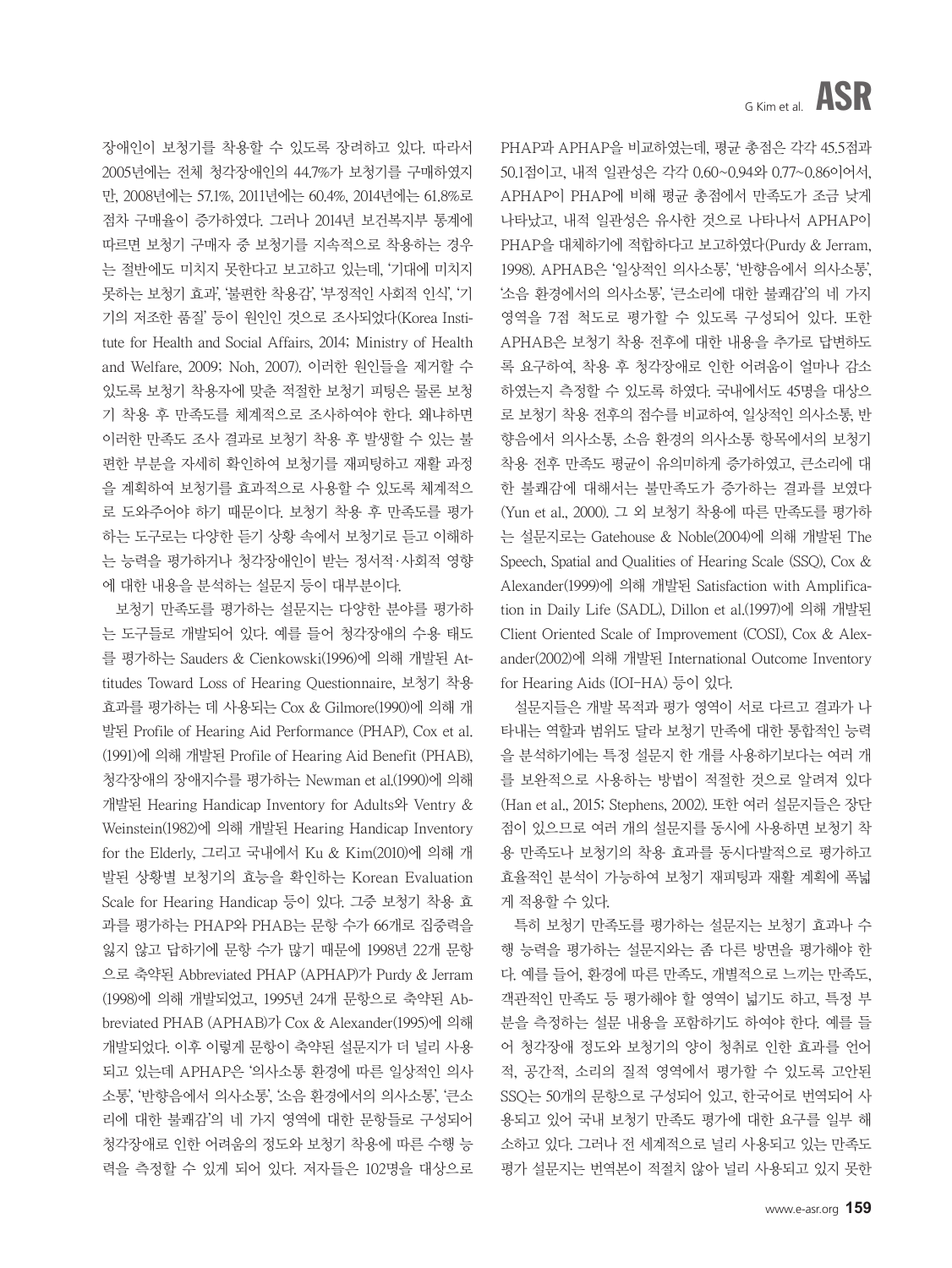# ASR A Study for Korean Version of Hearing Aid Satisfaction Questionnaires: SADL, COSI, IOI-HA

#### 실정이다(Heo & Lee, 2009).

세계적으로 보청기 착용 만족도를 평가하는 설문지로 널리 사 용되는 설문지는 SADL, COSI, IOI-HA 등이 있다. 이 세 설문 지의 특성, 문항 수, 척도 및 평가 방법을 정리하면 다음과 같다.

#### SADL (Cox & Alexander, 1999)

#### 특 성

'긍정적 효과', '부정적 측면', '서비스 및 비용적 측면', '개인적 이미지'의 네 가지 범주화로 보청기에 대한 구체적이고 다각적 인 평가 가능.

보청기에 초점을 두어 청각장애인의 심리와 주관적 만족도 측정 불가능.

#### 문항 수

총 문항 수는 15문항으로 '긍정적 효과' 6문항, '부정적 측면' 3문항, '서비스 및 비용적 측면' 3문항, '개인적 이미지' 3문항임.

#### 척도 및 평가 방법

7점 척도로 1점부터 7점까지 배점하고 점수가 높을수록 보청 기 만족도 높음.

COSI (Dillon et al., 1997)

#### 특 성

인터뷰 형식으로 보청기 착용 후 향상시키고 싶은 듣기 상황 을 제시된 16개 상황 중에서 스스로 선택하는 상황별 주관적 보청기 만족도 평가.

난이도가 높아 아동이나 노인에게 적용하기는 어렵고 일반 적인 보청기 중심의 만족도를 제시하지는 못함.

#### 문항 수

16개 듣기 상황 제시.

두 가지 질문:

ⓛ 전반적인 청력 향상 정도(improvement)

② 보청기 착용 후 최종적 청력 변화(final ability)

#### 척도 및 평가 방법

1차와 2차 검사로 두 차례 평가함.

1차 검사에서 참가자가 보청기 착용 후 향상하고 싶은 다섯 상황을 서열화하고 2차 검사에서 두 가지 질문 ⓛ과 ②에 5점 척도로 답변하도록 구성되어 있음.

점수가 높을수록 좋은 보청기 만족도를 의미함.

IOI-HA (Cox & Alexander, 2002)

#### 특 성

국제적 비교가 가능하도록 짧고 간단한 평가 도구로 구성. 2주간의 보청기 착용 경험을 토대로 보청기의 기능적 측면과 개인의 만족도를 간략하게 측정.

문항 수가 적고 내용이 간단하기 때문에 설문지 작성에 걸리 는 시간이 짧고 국제적으로 공통된 내용을 비교하기에 용이하 지만, 보청기의 듣기 상황별 효과나 보청기 착용 후 구체적이고 다양한 만족도를 평가하기에 어려움이 있음.

문항 수

총 7개 문항.

#### 척도 및 평가 방법

5점 척도로 구성되어 있고 점수가 높을수록 보청기 만족도 가 높은 것을 의미함.

'보청기 착용 후 만족 요인'과 '보청기 착용 후 제한 요인' 등 두 가지 요인을 측정.

이들 중 SADL은 전반적인 보청기 착용 만족도를 측정하는 자가진단 도구로 개발되었다(Cox & Alexander, 1999). 저자들 은 196명을 대상으로 검사하여, 0.82라는 높은 내적 일관성을 바탕으로 설문지의 신뢰도와 타당도를 검증하였다(Cox & Alexander, 2001). 국내에서는 번역본이 제작되어 42명을 대상으 로 연구하였는데 전체 환자군에서 SADL 항목별 점수가 원저 자들이 제시한 잠정적 기준인 20~80%(4.3~5.6점)에 비해 4.28 점으로 조금 낮게 나타났다(Lee et al., 2004). 더욱이 이 번역 본의 내적 일관성은 검증되지 않았고, 원본과 비교할 때 한국 어 표현이 부적절한 부분이 여러 곳 있으며, 원본에 없는 내용 이나 불필요한 문장이 추가되었고, 원본 문장이 누락되기도 하 여 이 연구에서 제작된 번역본을 그대로 사용하기에 무리가 있 다. 예를 들어 'Do you think your hearing aid(s) is worth the trouble?'은 '당신은 보청기 착용을 위해 수차례 병원을 방문하 고, 검사 및 맞춤 과정을 진행했습니다. 당신의 보청기가 그만 한 가치가 있다고 생각하십니까?'로 번역되어 원본에 없는 내용 이 추가되었고, 'How competent was the person who provided you with your hearing aid(s)?'는 '당신에게 보청기를 제공한 사람(이비인후과 의사나 보청기 기사)이 적절하게 보청기를 제 공했다고 생각하십니까?'로 번역되어 원본에서는 보청기 제공 자에 대한 전문성을 질문하였으나 번역본은 적절한 보청기의 제공 여부를 질문하는 문항으로 변형되었다. 또한 번역본의 설 문 순서를 원본과 달리 네 개의 범주별로 재배열하여, 원본에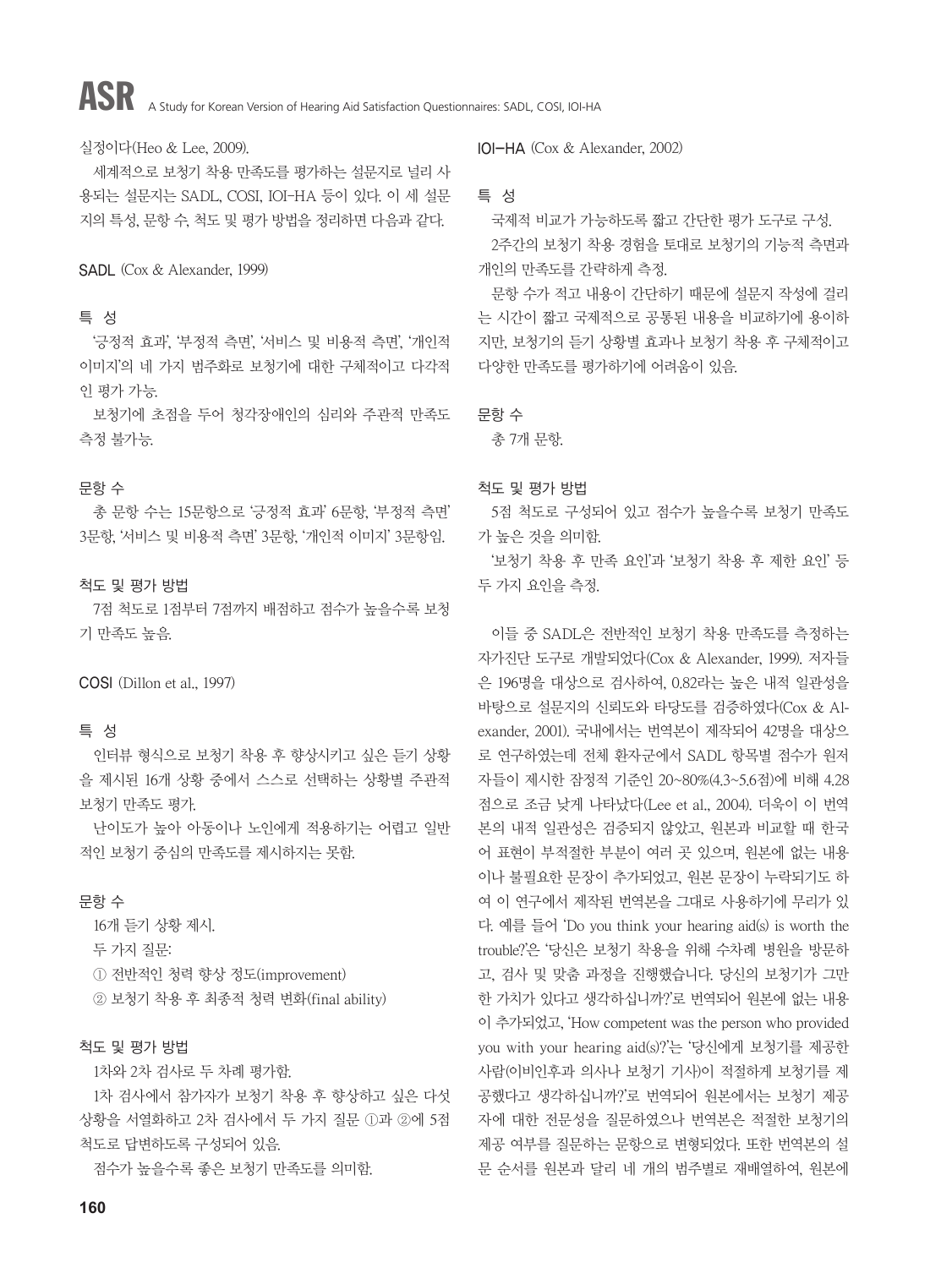서 제시된 역전된(reversed) 문항(2, 4, 7, 13번)의 배점을 거꾸 로 적용할 수 없도록 구성하여 번역본의 배점이 애매하고 원본 과 결과를 비교하기에 혼란스럽게 구성되어 있다. 따라서 SADL을 국내에서 사용하고 국외 자료와 비교 분석하려면 번 역본을 재작성하고 국내 보청기 착용자를 대상으로 검사하여 신뢰도와 타당도를 검증하는 과정이 필요할 것으로 생각된다. 1997년 호주의 National Acoustic Laboratories에서 개발된 COSI의 원저자들은 4,421명을 대상으로 설문지를 시행하여 크 론바흐 알파 값 0.76~0.83으로 높은 내적 일관성을 확인하여 보 청기 만족도에 활용될 가능성을 제시하였다(Dillon et al., 1999). 그러나 COSI는 아직까지 국내에서 활용할 수 있는 적절한 번역 본이 없어 국내에서 임상적 적용이나 연구가 이루어지지 못하 고 있다.

IOI-HA는 현재 총 30개의 언어로 번역되어 원저자의 포털 사이트(https://icra-audiology.org/Repository/self-report-repository/Survey)에 제시되어 있는데 그중 한국어 버전은 2004 년 김진숙이 번역 후 업로드하여 누구든지 사용할 수 있도록 되 어 있다(https://icra-audiology.org/Repository/self-report-repository/IOI-HAquestionnaires/korean) (Appendix 1). 국문 으로 번역된 IOI-HA를 Korean (K)-IOI-HA라 명명하여 이에 대한 타당도와 신뢰도를 분석한 국내 연구 결과는 크론바흐 알 파 값 0.83이라는 높은 내적 일관성을 보였고 검사-재검사에서 0.94의 높은 상관계수를 보여 보청기 사용 만족도를 조사할 수 있는 번역본으로 사용할 수 있도록 검증이 되었다(Chu et al., 2012). 또 다른 국내 연구 결과에서도 K-IOI-HA가 사용되었는 데, 106명을 대상으로 평가하여 보청기 착용 후 만족과 제한 요 인인 factor 1, 2의 내적 일관성은 0.83과 0.86이고, 검사-재검 사 상관계수는 0.89로 높은 신뢰도를 보였다(Lee et al., 2005). 그 외 여러 나라에서도 IOI-HA가 조사되었다. 포르투갈어로 번 역된 IOI-HA 연구는 2017년 80명을 대상으로 시행하여, 총점 평균 27.33점, 문항별 평균 3.19~4.54점, 내적 일관성 0.83 등을 보였다(Paiva et al., 2017). 스웨덴어로 번역된 IOI-HA는 2012년 부터 2016년까지 106,631명을 대상으로 평가하여, 평균 총점 26.79점, 문항별 평균 3.31~4.10점, 내적 일관성 0.81로 나타났고 (Arlinger et al., 2017), 덴마크어로 번역된 IOI-HA는 341명을 대 상으로 시행하여 문항별 평균 3.52~4.59점, 내적 일관성 0.82, 검 사-재검사는 0.75의 높은 상관계수를 나타냈다(Thunberg Jespersen et al., 2014). 네덜란드어로 번역된 IOI-HA는 505명을 대 상으로 검사하여 평균 총점 25.45점, 문항별 평균 3.19~ 4.34점, factor 1과 2의 내적 일관성은 0.77과 0.78, 검사-재검사는 0.73의 상관계수를 나타냈다(Kramer et al., 2002). 이 세 가지 설문지는 보청기 만족도를 조사하는 대표적인 설문지이지만 각각의 특성 이 다르므로, 보청기 만족도를 다각적으로 분석하기 위하여 세

개의 설문지를 함께 사용하면 효율적일 것으로 생각된다. 국내 에서는 기존의 K-IOI-HA는 그대로 사용하고, 국내 번역본이 부적절한 SADL의 번역본을 재정비하고, COSI는 새로이 번역 본을 작성하여 사용할 수 있을 것으로 생각된다.

따라서 본 연구는 다음과 같은 다섯 가지 연구 문제를 분석 하여 국내에서 보청기 만족도 평가의 범위를 확대하고 보청기 만족도의 실태를 정확하게 분석하여 국내 보청기 착용자의 만 족도에 대한 폭넓고 체계적인 평가를 통해 보청기 착용에 대한 불편 요소를 확인하고 개선하여 국내 보청기 만족도를 향상시 키고자 한다. 1) 국제적으로 신뢰도와 타당도가 검증된 설문지 인 SADL의 번역본을 재정비하고 COSI의 한국어 번역본을 제 작하고자 한다. 2) 1)에서 번역본으로 정리된 SADL과 COSI를 K-IOI-HA와 함께 적용하여 국내의 보청기 만족도를 다각적 으로 분석하고자 한다. 3) 각 설문지에 대한 신뢰도와 상관성을 분석하여 번역본이 실질적으로 국내에서 사용 가능한 설문지 인지를 확인하고자 한다. 4) 이들 설문지를 이용하여 국내 보청 기 만족도 평가에 적용 가능성을 분석하여 보청기 만족도의 측정 범위와 내용을 확인하고자 한다. 5) 각 설문지에 대한 만 족도 평가가 서로 관련 있는지를 분석하여 평가 내용과 범위에 대해 점검하고 세 개 설문지를 함께 사용할 수 있는지를 확인 하고 그 유용성을 확인하고자 한다.

#### MATERIALS AND METHODS

#### 연구 대상

본 연구는 2015년 7월부터 2016년 5월까지 50명(남성 33명, 여성 17명)의 보청기를 착용하기 시작한 지 1~2개월 된 신규 보청기 착용자 보청기 만족도 검사를 실시하였고, 그중 15명을 대상으로 검사-재검사 신뢰도를 분석하였다. 연구 참여자의 연 령 범위는 33~89세로, 60대 미만 6명, 60대 12명, 70대 20명, 80 대 12명이었으며, 평균 연령은 70.4세(표준편차 ± 12.4세)였다. 착용한 보청기 유형은 고막형(Completely In the Canal, CIC)이 29명, 외이도형(In The Canal, ITC)이 10명, 개방형(Receiver In the Canal, RIC)이 11명이었고, 편측과 양측 착용자는 각각 20 명과 30명이었다.

#### 설문지의 구성 및 번역: K-SADL

본 연구를 위해 SADL과 COSI의 원저자인 Robyn Cox와 Harvey Dillon에게 이메일로 동의를 구했고 2015년 6월 16일에 이메일로 원저자들의 동의를 받아 한국어 번역본을 제작하였 다. 번역본이 국내 보청기 사용자의 만족도를 적절히 분석하고 원본 연구 자료와 비교할 수 있도록 번역-역번역 절차를 거쳐 번 역본 가안을 작성하였다. 이를 임상 경력 5년 이상의 청능사 2명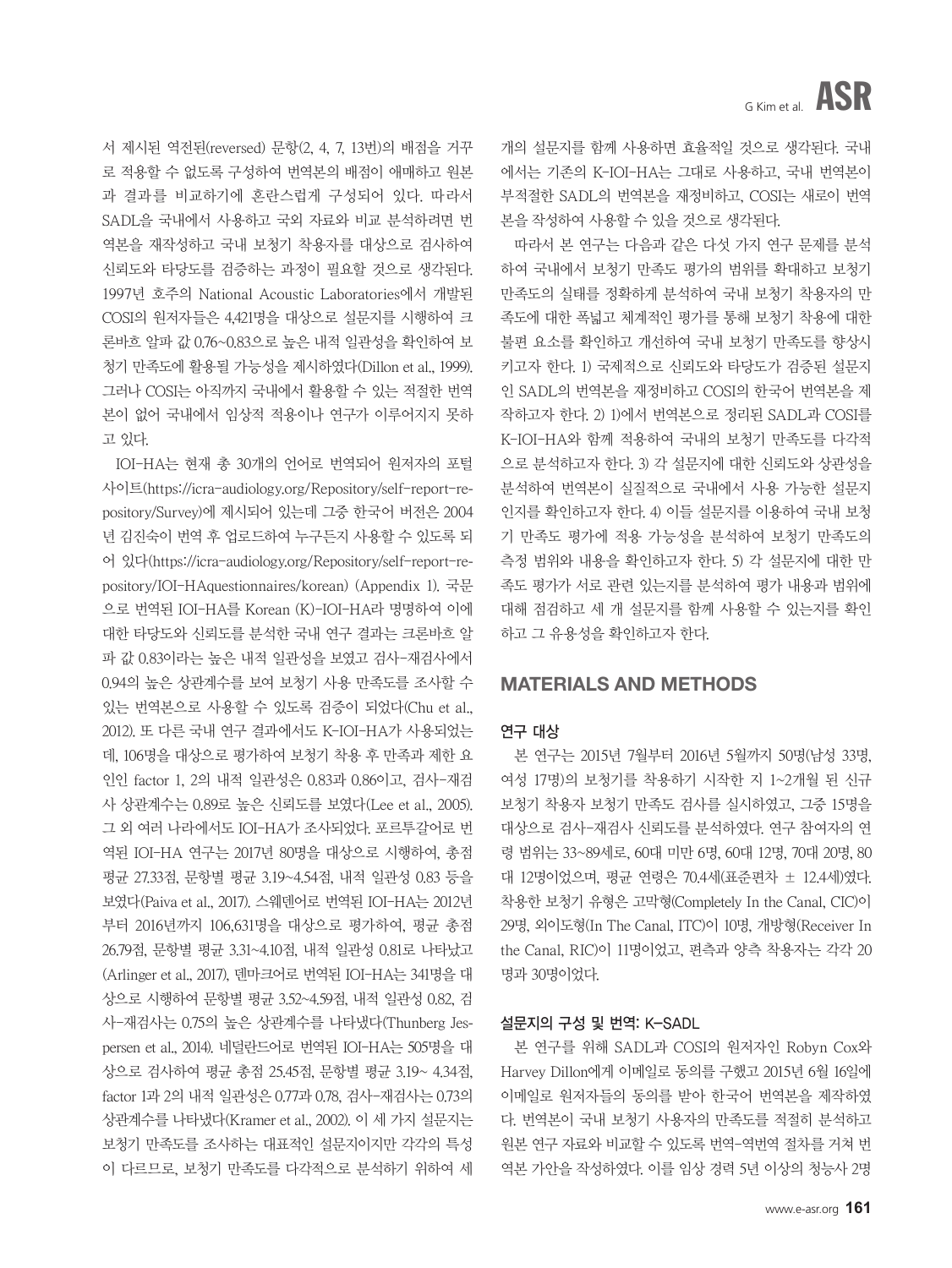에게 임상적 적용의 용이성을 확인하고 그 의견을 반영하여 수 정하고 원문을 최대한 반영하면서 국내 보청기 사용자에게 실질 적으로 적용할 수 있도록 정리하여 Korean (K)-SADL과 Korean (K)-COSI로 최종 번역본을 완성하였다(Appendix 2, 3).

K-SADL의 구성은 네 가지 범주, 긍정적 효과 6문항(1, 3, 5, 6, 7, 10번), 부정적 측면 3문항(2, 7, 11번), 서비스 및 비용적 측 면 3문항(12, 14, 15번), 개인적 이미지 3문항(4, 8, 13번), 총 15 문항으로 이루어져 있고, 각 설문에 대하여 각 문항당 7점 척도 로 1점부터 7점까지 배점하도록 구성되었고 점수가 높을수록 보청기 만족도가 높은 것을 의미한다. 총 문항 중 네 개의 문항 (2, 4, 7, 13번)은 원본대로 역전된(reversed) 문항으로 구성하여 배점을 거꾸로 적용할 수 있도록 하였고, 문항과 범주의 배열은 원본과 동일하게 구성하였다. 실질적인 다음과 같은 문항의 문 제점을 확인하여 평가 분석에 반영하였다. 참여자가 직접 보청 기 구매에 돈을 지불하지 않은 경우, 14번 문항인 '보청기 가격 은 적당하다고 생각하십니까'에 답을 할 수 없으므로 점수 산정 에서 제외하였고, 서비스 및 비용적 측면의 범주에서도 14번 점 수를 제외하였다. 참여자가 보청기를 착용하지 않아도 통화에 어려움이 없거나 편측성 난청일 경우 부정적 측면 범주에 속하 는 11번 문항인 '대부분의 전화통화에서 보청기가 얼마나 도움 이 된다고 생각하십니까?'라는 문항은 부연 설명 문항인 '보청기 를 사용하지 않고도 전화통화를 잘 하시면 여기에 체크하세요' 에 체크할 경우 이 문항의 점수도 제외하였다. 또한 15번 문항인 '보청기의 내구성(고장이 나서 수리를 필요로 하는 횟수의 정도) 은 어느 정도 마음에 드십니까?'는 신규 보청기 착용자에게 적절 한 문항이 아니어서 이 문항도 점수 산정에서 제외하였다.

#### 설문지의 구성 및 번역: K-COSI

K-COSI는 개방형 설문으로 두 단계로 진행하도록 구성되어 있다. 첫 번째 단계는 초기 재활 시 특정 듣기 상황을 선택하는 과정으로 16개 상황, '조용한 곳에서 한두 명과 대화 상황', '시 끄러운 곳에서 한두 명과 대화 상황', '조용한 곳에서 그룹으로 대화 상황', '시끄러운 곳에서 그룹으로 대화 상황', '보통 크기의 혹은 라디오 소리 듣기 상황', '친한 사람과의 전화통화 상황', '낯선 사람과의 전화통화 상황', '다른 방에서 들리는 핸드폰 소 리 듣기 상황', '벨 소리 혹은 노크 소리 듣기 상황', 자동차 소리 듣고 구별하기 상황', '사교모임에 참여 빈도수 증가 정도', '당황 스럽거나 스스로 바보 같다고 느끼는 정도', '소외된다고 느끼는 정도', '화가 난다고 느끼는 정도', '종교모임이나 대규모 모임 상 황', '기타 상황' 중 대상자가 더 잘 듣고 싶은 구체적인 다섯 가 지 상황을 선택하고 순위를 기록하도록 구성하였다. 두 번째 단 계는 전체적인 청력 향상 정도 및 보청기 착용 후 청력 변화를 평가하는 단계로, 첫 번째 단계에서 선택했던 구체적 상황에

대하여 5점 척도로 '악화되었다', '차이가 없다', '조금 좋아졌다', '좋아졌다', '훨씬 좋아졌다' 중 하나를 선택하도록 하여 전체적 인 청력 향상의 정도를 평가하도록 하였다. 최종적으로 보청기 를 착용한 후 각각의 구체적 상황에 대한 청력 변화의 정도를 질문하여 5점 척도로 '거의 들을 수 없다', '때때로 들을 수 있 다', '절반 정도 들을 수 있다', '대부분 들을 수 있다', '거의 항상 들을 수 있다' 중 하나를 선택하도록 하였다. 11~14번 상황 범 주를 선택한 경우는 한국어로 번역할 때 문맥상 이해가 쉽도록 괄호 안의 답변 형식인 '거의 그렇지 않다', '때때로 그렇다', '절 반 정도 그렇다', '대부분 그렇다', '거의 항상 그렇다'로 답변하도 록 하여 나온 점수를 서열화하여 평가하였다.

#### 설문지의 구성 및 번역: K-IOI-HA

K-IOI-HA는 보청기 하루 착용 시간(daily use, USE), 보청 기 착용 효과(benefit, BEN), 보청기 착용 시 활동의 제한 정도 (residual activity limitations, RAL), 만족도(satisfaction, SAT), 보청기 착용 시 사회적 참여의 방해 정도(residual participation restrictions, RPR), 주변 사람들에게 주는 영향(impact on others, IOTH), 삶의 질(quality of life, QOL)의 7문항으로 구성되어 있다. 두 개의 요인 평가는 보청기 착용 후의 만족 요 인을 평가하는 factor 1(1, 2, 4, 7번)과 보청기 착용 후의 제한 요인을 평가하는 factor 2(3, 5, 6번)로 구성되어 있으며, 문항당 5점 척도로 1점부터 5점까지 배점하도록 하였고 응답 결과는 점수가 높을수록 보청기 착용 만족도가 높다는 것을 의미한다.

#### 연구 절차

참가자들은 설문지 및 연구 절차에 대한 안내를 받은 후 동 의서를 작성하였다. 그 후, 네 개의 주파수, 500, 1,000, 2,000, 4,000 Hz에서 순음 청력 검사, 고막 운동성 검사를 실시한 후 단어 인지도 검사를 실시하였다. 고막 운동성 검사에서 비정상 소견을 보인 경우는 대상에서 제외하여 감각신경성 난청인 경 우만을 대상으로 하였다. 설문지 검사는 연구 참여자가 보청기 를 처음 착용한 센터에서 네 차례에 걸쳐 진행하였으며, 보청기 적응 정도에 따라 최대 여섯 차례까지도 진행하였다. 1차 방문 시 순음 청력 검사, 고막 운동성 검사, 단어 인지도 검사 등으 로 청력검사를 실시한 후 보청기 착용 상담에서 신규 착용자로 확정된 경우 K-COSI 1차 평가를 실시하였다. 최소 3주간의 보 청기 적응 기간을 거친 후 2차 방문 시 K-COSI 2차 평가와 K-SADL과 K-IOI-HA를 작성하였다. 만일 보청기 착용에 아직 적응되지 않은 경우는 2차 방문에서 K-IOI-HA만 실시하였고 3차 방문 때 K-COSI 2차 평가와 K-SADL을 진행하였다. 검 사-재검사는 일차적으로 모든 평가가 끝난 후 최소 3주의 시간 이 지난 시점 이후 설문지를 작성하였다.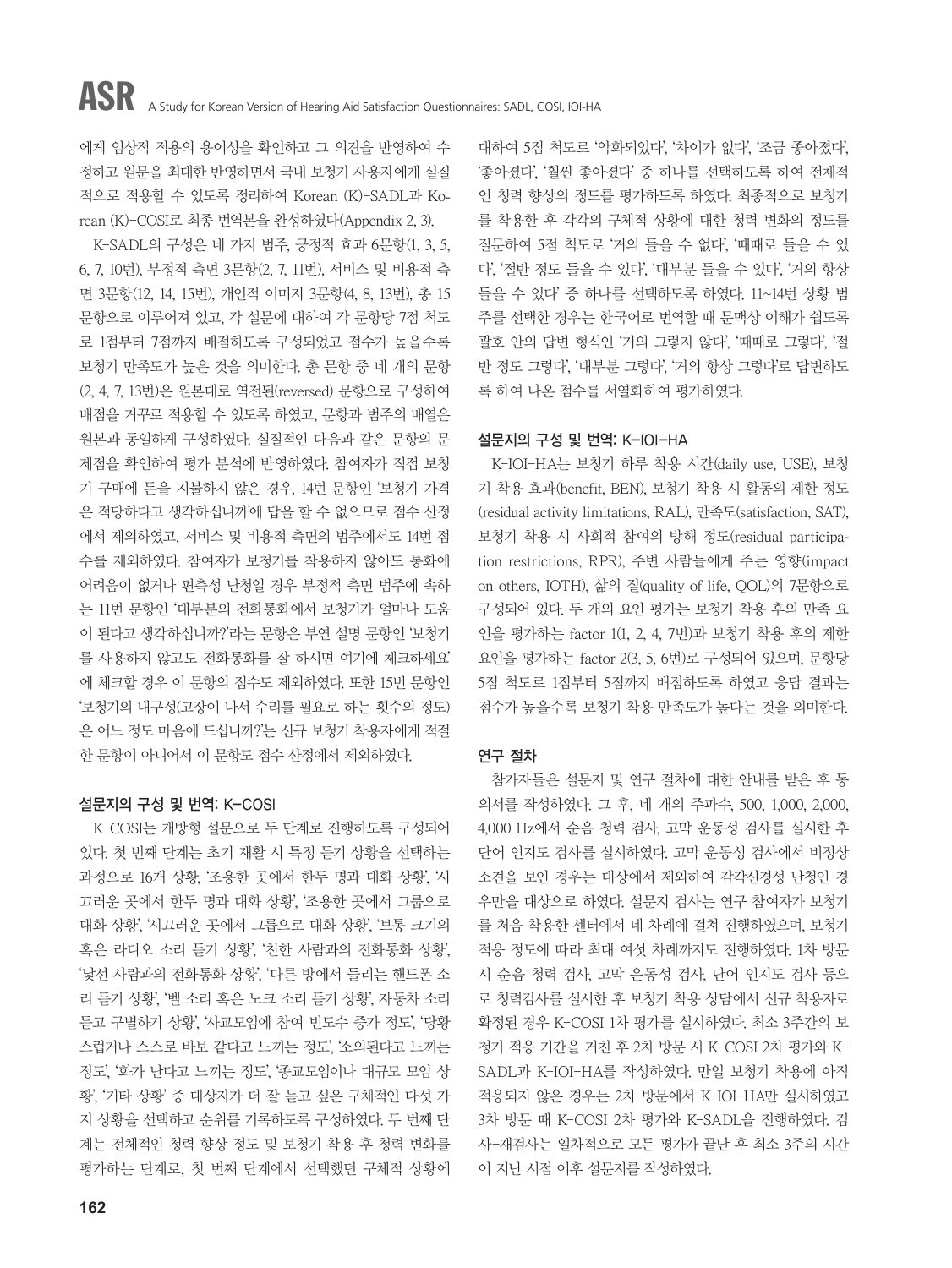설문지 작성은 대면과 서면으로 진행하였을 때 결과의 차이 가 나지 않는다는 선행연구(Shin, 2011)의 결과를 참조하여 대면 과 서면 방법 중 참여자가 편한 방법을 선택하였다. 일반적으로 K-COSI는 내용에 대한 이해가 쉽지 않았으므로 주로 대면으로, K-IOI-HA는 짧고 간단하여 서면으로, K-SADL은 참여자의 상 태에 따라 대면과 서면 방법을 혼합하여 실시하였다.

#### 통계 분석

통계적 분석은 SPSS 소프트웨어(version 21.0; IBM Corp., Armonk, NY, USA)를 이용하였다. 세 설문지의 각 문항과 범 주의 내적 일관성을 확인하기 위해 크론바흐 알파(Cronbach's alpha) 값을 분석하였다. 세 설문지의 평균점수와 보청기 유형과 착용 형태에 따른 차이를 분석하기 위해 반복 측정된 일원배치 분산분석(one-way ANOVA with repeated measure)을 이용하 였고, 유의수준 0.05를 기준으로 분석하였다. K-COSI와 K-IOI-HA의 상관도 측정에는 켄달의 타우(Kendall's tau) 검정법을 이 용하여 분석하였다. 검사-재검사 간 상관관계 측정을 위해 Pearson 상관성 분석을 시행하였다.

### **RESULTS**

#### K-SADL 분석

K-SADL의 각 문항과 네 개의 범주에 따른 평균, 표준편차, 크론바흐 알파 값을 분석하였을 때, 전체 문항에 대한 총 평균 점수는 4.76점이고, 네 개 범주의 평균점수는 '긍정적 효과'는 4.83점, '부정적 측면'은 4.92점, '서비스 및 비용적 측면'은 4.40 점, '개인적 이미지'는 4.83점이었다(Table 1). 범주별로 가장 높 은 점수를 나타낸 문항은 6, 7, 12, 13번 문항이었다. 범주별 크 론바흐 알파 값은 '긍정적 효과'는 0.75, '부정적 측면'은 0.64, '서 비스 및 비용적 측면'은 0.55, '개인적 이미지'는 0.29였고 총 문 항의 크론바흐 알파 값은 0.83이었다.

|  |  |  | <b>Table 1.</b> Average scores and values of Cronbach's alpha of Kore- |  |  |
|--|--|--|------------------------------------------------------------------------|--|--|
|  |  |  | an-Satisfaction with Amplification in Daily Life Items                 |  |  |

|                   |                 |      |           | Cronbach's |
|-------------------|-----------------|------|-----------|------------|
| Subscale          | Item            | Mean | <b>SD</b> | alpha      |
| Positive effect   | Q1              | 4.90 | 1.43      | 0.68       |
|                   | Q3              | 4.44 | 2.04      | 0.85       |
|                   | Q <sub>5</sub>  | 4.90 | 1.36      | 0.67       |
|                   | Q <sub>6</sub>  | 5.10 | 1.72      | 0.67       |
|                   | Q9              | 4.94 | 1.36      | 0.70       |
|                   | Q10             | 4.72 | 1.16      | 0.72       |
| Total             |                 | 4.83 | 1.03      | 0.75       |
| Negative features | Q2              | 4.76 | 1.42      | 0.44       |
|                   | Q7              | 5.42 | 1.65      | 0.60       |
|                   | Q11             | 4.56 | 1.27      | 0.26       |
| Total             |                 | 4.92 | 1.09      | 0.64       |
| Service & cost    | Q <sub>12</sub> | 5.94 | 0.87      | 0.26       |
|                   | Q14             | 3.04 | 1.68      | 0.38       |
|                   | Q15             | 4.11 | 1.69      | 0.52       |
| Total             |                 | 4.40 | 1.09      | 0.55       |
| Personal image    | Q4              | 4.82 | 1.83      | 0.29       |
|                   | Q8              | 4.40 | 1.74      | 0.04       |
|                   | Q13             | 5.28 | 1.78      | 0.17       |
| Total             |                 | 4.83 | 1.15      | 0.29       |

SD: standard deviation



**Figure 1.** Distribution of scores according to four subscales of Korean-Satisfaction with Amplification in Daily Life.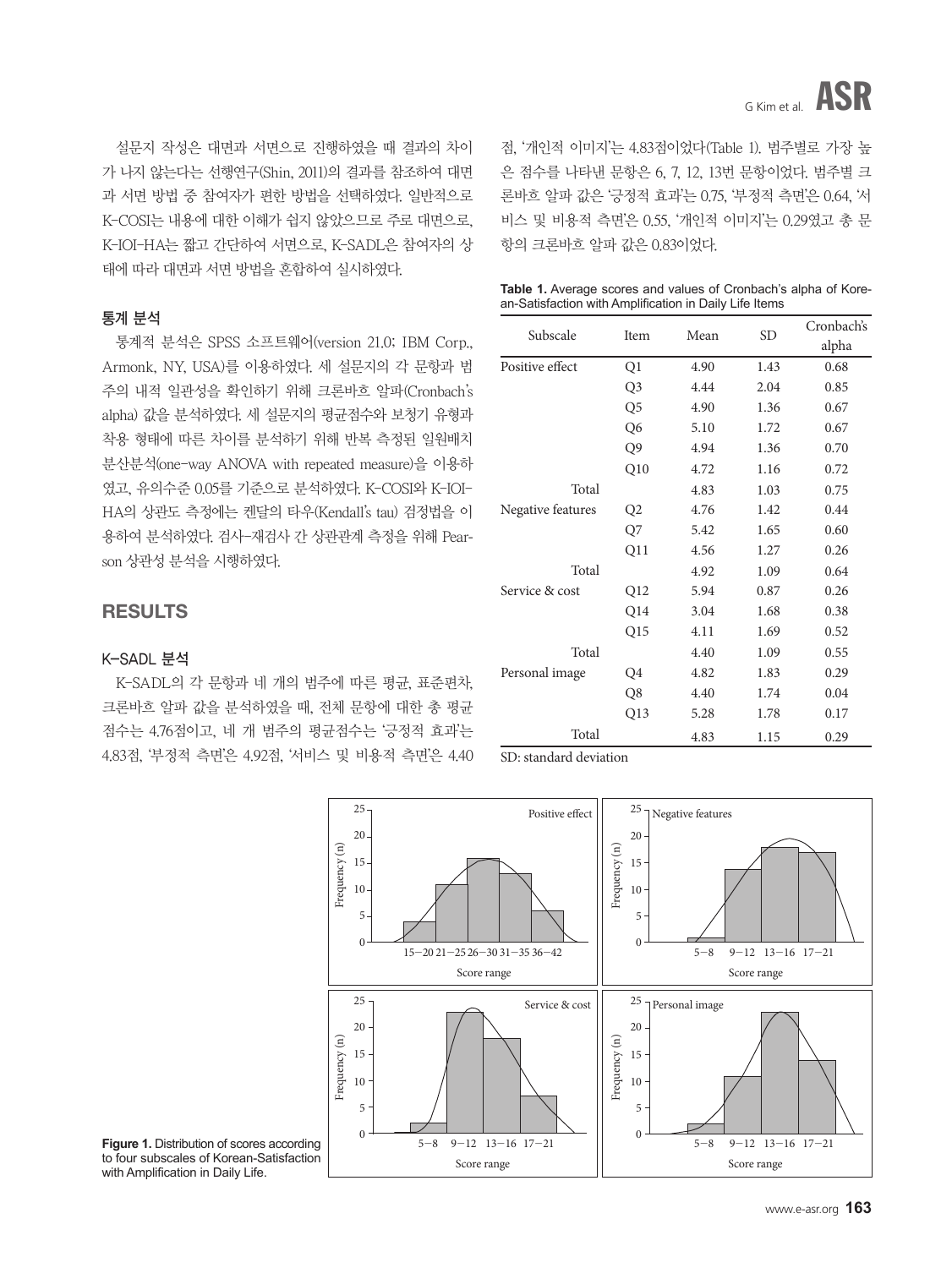|                   |                 | Test |           |      | Retest    | Correlation coefficient |  |
|-------------------|-----------------|------|-----------|------|-----------|-------------------------|--|
| Subscale          | Item            | Mean | <b>SD</b> | Mean | <b>SD</b> |                         |  |
| Positive effect   | Q <sub>1</sub>  | 4.53 | 1.13      | 5.13 | 0.64      | $0.69*$                 |  |
|                   | Q <sub>3</sub>  | 4.40 | 2.16      | 5.20 | 0.94      |                         |  |
|                   | Q <sub>5</sub>  | 4.60 | 1.45      | 4.33 | 0.90      |                         |  |
|                   | Q <sub>6</sub>  | 5.00 | 1.36      | 5.00 | 0.93      |                         |  |
|                   | Q <sub>9</sub>  | 4.07 | 1.53      | 4.33 | 1.11      |                         |  |
|                   | Q10             | 4.40 | 1.18      | 4.27 | 0.96      |                         |  |
| Total             |                 | 4.50 | 0.87      | 4.71 | 0.56      |                         |  |
| Negative features | Q <sub>2</sub>  | 4.60 | 1.55      | 5.07 | 0.88      | $0.71*$                 |  |
|                   | Q7              | 5.20 | 1.32      | 5.47 | 1.19      |                         |  |
|                   | Q11             | 4.13 | 0.99      | 4.27 | 0.70      |                         |  |
| Total             |                 | 4.64 | 0.92      | 4.71 | 0.67      |                         |  |
| Service & cost    | Q12             | 5.47 | 0.74      | 5.40 | 0.51      | 0.44                    |  |
|                   | Q <sub>14</sub> | 2.00 | 1.13      | 2.40 | 1.06      |                         |  |
|                   | Q <sub>15</sub> | 3.00 | 1.20      | 3.40 | 1.35      |                         |  |
| Total             |                 | 3.49 | 0.69      | 3.73 | 0.76      |                         |  |
| Personal image    | Q4              | 5.07 | 1.58      | 4.60 | 0.99      | 0.36                    |  |
|                   | Q8              | 3.40 | 1.12      | 3.27 | 1.22      |                         |  |
|                   | Q <sub>13</sub> | 5.93 | 1.03      | 5.73 | 0.80      |                         |  |
| Total             |                 | 4.80 | 0.76      | 4.53 | 0.65      |                         |  |

| Table 2. Average scores and correlation coefficient between test and retest of Korean-Satisfaction with Amplification in Daily Life |  |
|-------------------------------------------------------------------------------------------------------------------------------------|--|
|-------------------------------------------------------------------------------------------------------------------------------------|--|

\**p* < 0.01. SD: standard deviation

네 가지 범주별 점수 중 '긍정적 효과'는 6문항으로 구성되어 총 15~42점까지의 점수 분포를 보였고, 그 외 세 가지의 범주 는 모두 3문항으로 구성되어 총 5~21점의 점수 분포를 보였다 (Figure 1). 범주별 총 점수의 범위에 따라 점수 분포는 '긍정적 효과'는 다섯 개로, 나머지 세 개 범주는 네 개 범위로 나누어 범주별 점수 분포도를 분석하였을 때, 네 범주 모두 정상 분포 곡선의 형태를 나타냈다. 평균점수가 가장 낮게 측정되었던 '서 비스 및 비용적 측면'은 '부정적 측면'과 '개인적 이미지'에 비해 낮은 점수 범위인 9~12점에 속한 경우가 가장 많았던 것으로 나타났다.

K-SADL의 검사와 재검사의 상관계수는 0.83이고 네 가지 범주 모두 양의 상관관계로 검사-재검사의 신뢰도가 높은 것 으로 나타났다(Table 2).

#### K-COSI 분석

K-COSI의 각 문항과 두 개의 범주에 따른 평균, 표준편차, 크론바흐 알파 값을 분석하였을 때, 전체 문항에 대한 총 평균 점수는 3.6점이고 '전체적인 청력 향상'의 평균점수는 3.61점, '최종적 청력 변화'의 평균점수는 3.58점이었다. 총 문항의 크론 바흐 알파 값은 0.83이고, '전체적인 청력 향상'과 '최종적 청력 변화'에서 0.68의 크론바흐 알파 값이 나타났다(Table 3).

가장 많이 선택한 상황 범주는 5번 '보통 크기의 TV 혹은 라 디오 소리 듣기 상황'이 34회로 보청기 착용 후 가장 향상하고

**Table 3.** Average scores and values of Cronbach's alpha of Korean-Client Oriented Scale of Improvement items

| Measure                |        | Mean | <b>SD</b> | Cronbach's |
|------------------------|--------|------|-----------|------------|
|                        | Item   |      |           | alpha      |
| Improvement            | $Q1-1$ | 3.67 | 0.85      | 0.43       |
|                        | $Q2-1$ | 3.48 | 0.83      | 0.61       |
|                        | $Q3-1$ | 3.52 | 0.92      | 0.68       |
|                        | $Q4-1$ | 3.40 | 0.83      | 0.55       |
|                        | $O5-1$ | 3.81 | 1.06      | 0.40       |
| Total                  |        | 3.61 | 0.59      | 0.68       |
| Final ability          | $Q1-2$ | 3.52 | 0.71      | 0.49       |
|                        | $Q2-2$ | 3.45 | 0.94      | 0.60       |
|                        | $Q3-2$ | 3.43 | 1.02      | 0.65       |
|                        | $Q4-2$ | 3.29 | 0.97      | 0.60       |
|                        | $O5-2$ | 3.79 | 1.05      | 0.30       |
| Total                  |        | 3.58 | 0.60      | 0.68       |
| SD: standard deviation |        |      |           |            |

싶은 상황으로 조사되었고, 그 다음은 1번 '조용한 곳에서 한 두 명과 대화 상황'이 31회, 2번 '시끄러운 곳에서 한두 명과 대 화 상황', 3번 '조용한 곳에서 그룹으로 대화 상황', 4번 '시끄러 운 곳에서 그룹으로 대화 상황'이 각각 21회 선택되었다. 그 외 10회 이상 선택한 경우는 7번 '낯선 사람과의 전화통화 상황'이 18회, 9번 '벨 소리 혹은 노크 소리 듣기 상황'이 17회, 15번 '종 교모임이나 대규모 모임 상황'이 15회였다. 그러나 순위별 선택 은 조금 다르게 나타났다. 1순위는 1번이 가장 많은 17명의 착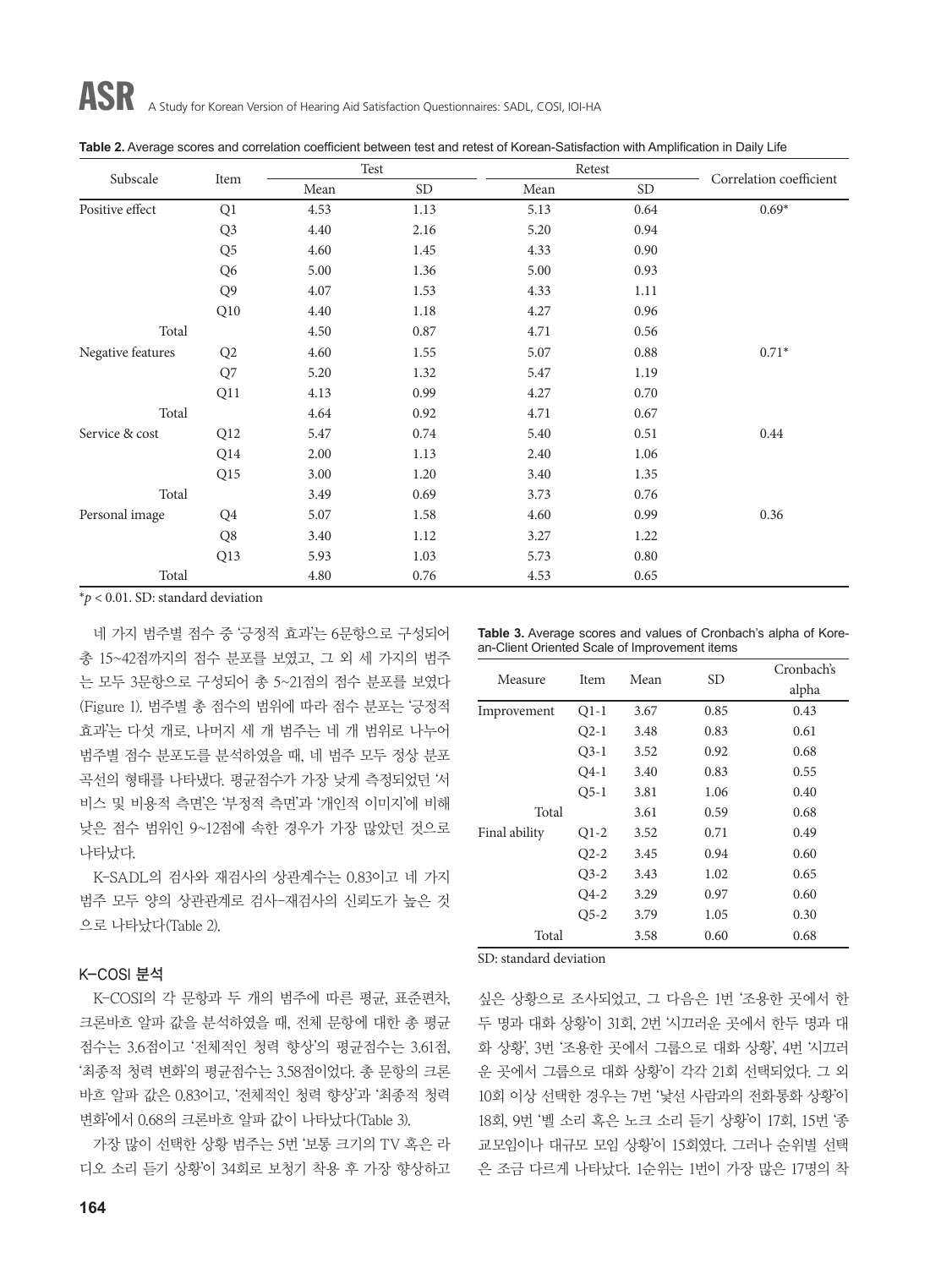용자가 선택하였고, 2순위는 3번이 10명, 3순위는 5번이 13명, 4 순위는 4번이 7명, 5순위에서 9번이 12명으로 상황별 선택 순 위가 나타났다(Table 4).

K-COSI의 검사와 재검사의 상관계수는 0.71이고 두 가지 측 정 범주인 '보청기 착용 후 전체적인 청력 향상의 정도'와 '보청 기 착용 후 최종적 청력 변화'에서 모두 양의 상관관계로 검사-재검사의 신뢰도가 높은 것으로 나타났다(Table 5).

#### K-IOI-HA 분석

K-IOI-HA의 각 문항과 두 개의 요인에 따른 평균, 표준편 차, 크론바흐 알파 값을 분석하였을 때, 전체 문항에 대한 총

|  |  |  |  |  |  |  | <b>Table 4.</b> Number of selected categories |
|--|--|--|--|--|--|--|-----------------------------------------------|
|--|--|--|--|--|--|--|-----------------------------------------------|

평균점수는 3.73점이고, 보청기 착용 후 만족 요인인 factor 1의 평균점수는 3.82점, 보청기 착용 후 제한 요인인 factor 2의 평 균점수는 3.64점으로 나타났다. 각 요인별로 가장 높은 점수를 나타낸 문항은 factor 1에서 1번 문항, factor 2에서 6번 문항으 로 나타났다. 또한 총 문항의 크론바흐 알파 값은 0.70이고, factor 1과 2는 각각 0.76과 0.22로 나타났다(Table 6).

K-IOI-HA의 문항별 점수 분포도를 분석하였을 때, 가장 많 이 5점으로 선택한 문항은 1번인 'USE'여서 보청기 착용 시간 이 많아진 것으로 나타났고, 가장 적게 5점을 선택한 문항은 3번 인 'RAL'이어서 보청기 착용 시 활동의 제한은 그리 크지 않은 것으로 나타났다. 반대로 1점을 가장 많이 선택한 문항은 5번인

| Categories                              | 1st             | 2nd             | 3rd            | 4th            | 5th            | Total       | Order |
|-----------------------------------------|-----------------|-----------------|----------------|----------------|----------------|-------------|-------|
| 1. Conversation with 1 or 2 in quiet    | 17 <sup>†</sup> | 4               | $\mathfrak{D}$ | 6              | $\mathfrak{D}$ | 31          |       |
| 2. Conversation with 1 or 2 in noise    | 5               | $7^{\dagger}$   | 3              | 3              | 3              | 21          |       |
| 3. Conversation with group in quiet     | 5               | 10 <sup>1</sup> | 3              | $\mathfrak{D}$ |                | 21          |       |
| 4. Conversation with group in noise     |                 | 5               |                | 7              | 3              | 21          |       |
| 5. Television/radio @ normal volume     |                 |                 | $13^{\dagger}$ | 6              | 3              | 34          |       |
| 6. Familiar speaker on phone            |                 |                 |                |                |                | 9           | 11    |
| 7. Unfamiliar speaker on phone          | $\Omega$        |                 | 6              |                |                | 18          | 6     |
| 8. Hearing phone ring from another room |                 | $3^{\dagger}$   |                |                |                | 10          | 10    |
| 9. Hear front door bell or knock        |                 |                 |                |                | $12^{\dagger}$ | 17          |       |
| 10. Hear traffic                        |                 |                 |                |                | $3^1$          | 6           | 13    |
| 11. Increased social contact            |                 |                 |                | 4              |                | 8           | 12    |
| 12. Feel embarrassed or stupid          |                 |                 | 6              |                |                | $\mathbf Q$ | 11    |
| 13. Feeling left out                    |                 |                 |                |                |                | 11          | 9     |
| 14. Feeling upset or angry              |                 |                 |                |                |                | 5           | 14    |
| 15. Church or meeting                   |                 |                 |                |                |                | 15          |       |
| 16. Other                               |                 |                 |                | 3              |                | 5           | 14    |
| Total                                   | 50              | 49              | 50             | 49             | 43             | 243         |       |

† The first category of each column

| Table 5. Average scores and correlation coefficient between test and retest of Korean-Client Oriented Scale of Improvement |  |  |  |
|----------------------------------------------------------------------------------------------------------------------------|--|--|--|
|----------------------------------------------------------------------------------------------------------------------------|--|--|--|

| Subscale      |        |      | Test      | Retest |           |                         |
|---------------|--------|------|-----------|--------|-----------|-------------------------|
|               | Item   | Mean | <b>SD</b> | Mean   | <b>SD</b> | Correlation coefficient |
| Improvement   | $Q1-1$ | 3.67 | 0.49      | 3.93   | 0.46      | $0.40*$                 |
|               | $Q2-1$ | 3.27 | 0.70      | 3.60   | 0.51      |                         |
|               | $Q3-1$ | 3.33 | 0.90      | 3.40   | 0.74      |                         |
|               | $Q4-1$ | 3.00 | 0.85      | 3.47   | 0.64      |                         |
|               | $O5-1$ | 3.67 | 1.18      | 3.87   | 0.64      |                         |
| Total         |        | 3.39 | 0.87      | 3.65   | 0.63      |                         |
| Final ability | $Q1-2$ | 3.40 | 0.51      | 3.60   | 0.51      | $0.45*$                 |
|               | $Q2-2$ | 3.13 | 0.83      | 3.53   | 0.64      |                         |
|               | $Q3-2$ | 3.13 | 0.74      | 3.13   | 0.83      |                         |
|               | $Q4-2$ | 2.87 | 0.92      | 3.20   | 0.77      |                         |
|               | $O5-2$ | 3.53 | 1.25      | 3.87   | 0.80      |                         |
| Total         |        | 3.21 | 0.89      | 3.44   | 0.74      |                         |

\**p* < 0.01. SD: standard deviation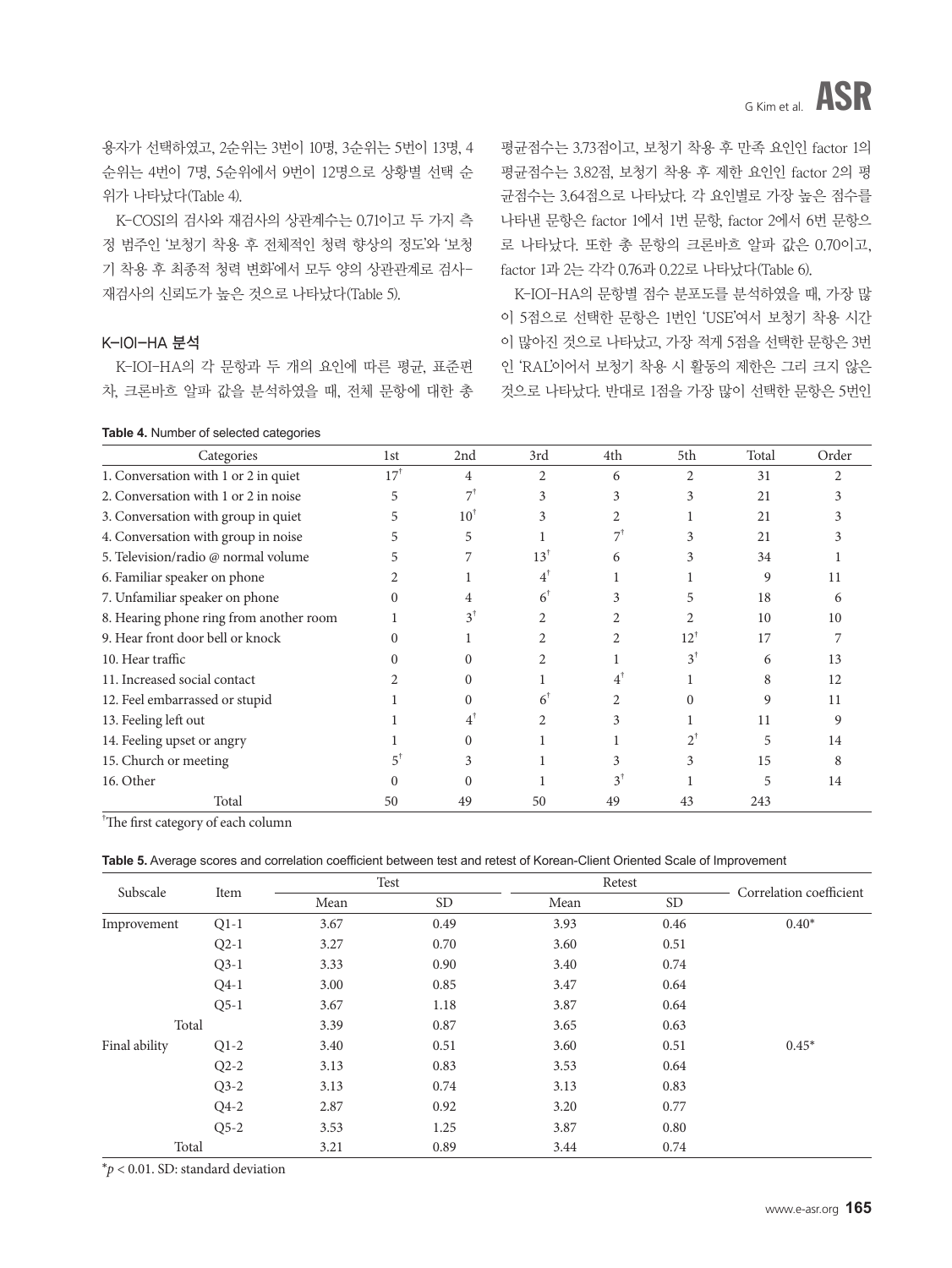| Measure  | Item           | Mean | <b>SD</b> | Number of selection of score 5 | Number of selection of score 1 | Cronbach's alpha |
|----------|----------------|------|-----------|--------------------------------|--------------------------------|------------------|
| Factor 1 | Q <sub>1</sub> | 4.46 | 0.76      | 31                             | $\mathbf{0}$                   | 0.32             |
|          | Q <sub>2</sub> | 3.46 | 0.81      | 5                              | $\mathbf{0}$                   | 0.65             |
|          | Q4             | 3.72 | 0.88      | 9                              | $\mathbf{0}$                   | 0.60             |
|          | Q7             | 3.64 | 0.88      | 9                              | $\mathbf{0}$                   | 0.58             |
| Total    |                | 3.82 | 0.63      | 54                             | $\mathbf{0}$                   | 0.76             |
| Factor 2 | Q <sub>3</sub> | 3.52 | 0.74      | $\overline{2}$                 | $\mathbf{0}$                   | 0.63             |
|          | Q <sub>5</sub> | 3.54 | 1.27      | 9                              | 4                              | 0.13             |
|          | Q <sub>6</sub> | 3.80 | 0.90      | 12                             | $\theta$                       | 0.20             |
| Total    |                | 3.64 | 0.61      | 23                             | 4                              | 0.22             |

SD: standard deviation



**Figure 2.** Distribution of scores of Korean-International Outcome Inventory for Hearing Aids for each item and total score. USE: daily use, BEN: benefit, RAL: residual activity limitations, SAT: satisfaction, RPR: residual participation restrictions, IOTH: impact on others, QOL: quality of life.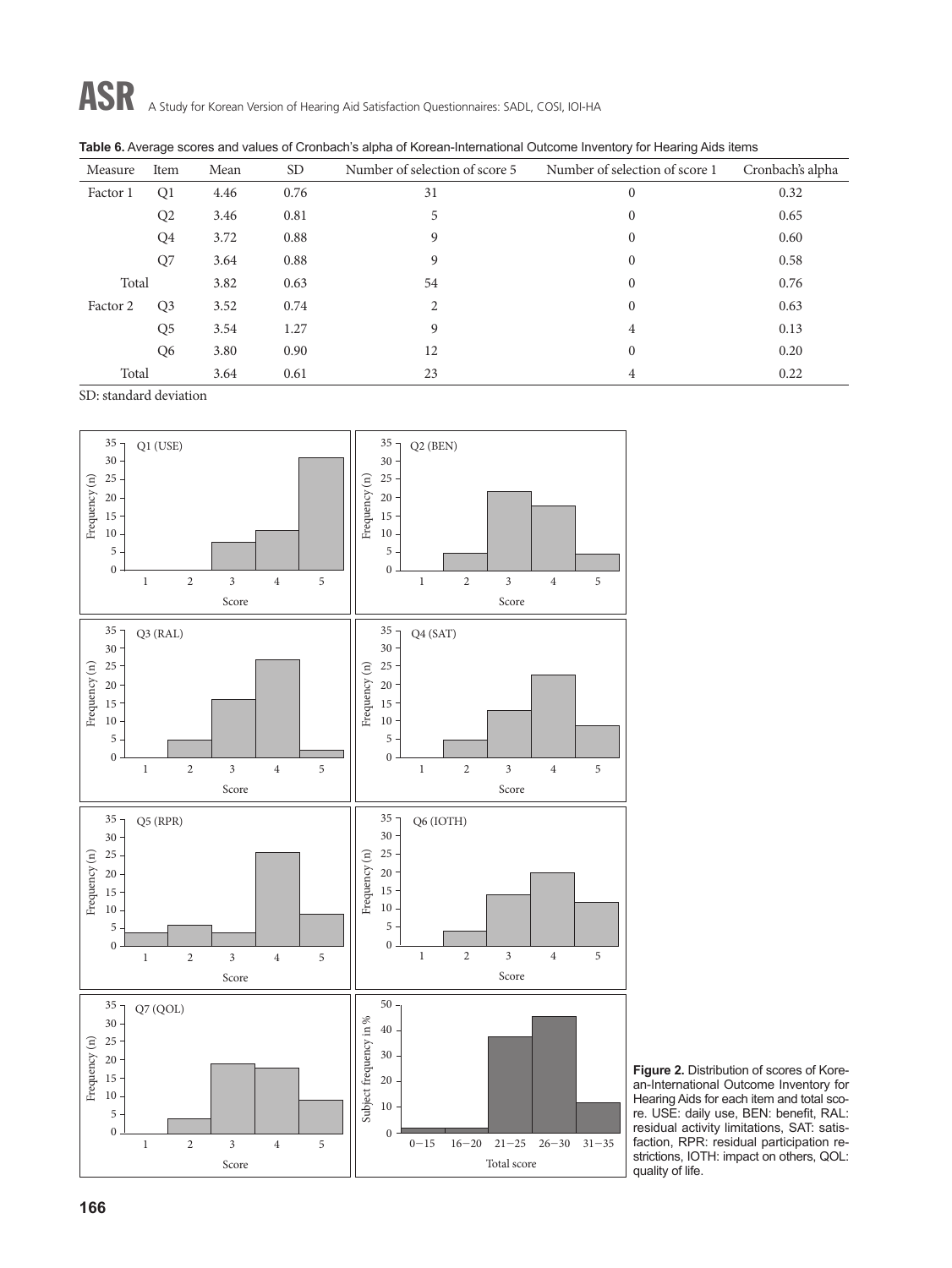| Item           | $1$ (USE) | $2$ (BEN) | 3(RAL)    | 4(SAT)    | $5$ (RPR) | $6$ (IOTH) | 7 (QOL) |
|----------------|-----------|-----------|-----------|-----------|-----------|------------|---------|
|                |           |           |           |           |           |            |         |
| 2              | $0.31*$   |           |           |           |           |            |         |
| 3              | 0.11      | $0.55***$ |           |           |           |            |         |
| 4              | 0.26      | $0.61***$ | $0.61***$ |           |           |            |         |
| 5              | $0.50**$  | 0.15      | 0.15      | $-0.26$   |           |            |         |
| 6              | $-0.19$   | 0.21      | $0.31*$   | 0.18      | $-0.08$   |            |         |
| $\overline{ }$ | 0.10      | $0.58***$ | $0.58**$  | $0.71***$ | $-0.10$   | $0.42*$    |         |

**Table 7.** Inter-correlation among the questions

\**p* < 0.01, \*\**p* < 0.05. USE: daily use, BEN: benefit, RAL: residual activity limitations, SAT: satisfaction, RPR: residual participation restrictions, IOTH: impact on others, QOL: quality of life

**Table 8.** Average scores and correlation coefficient between test and retest of Korean-International Outcome Inventory for Hearing Aids

| Subscale | Item       | Test |           | Retest |           | Correlation coefficient |  |
|----------|------------|------|-----------|--------|-----------|-------------------------|--|
|          |            | Mean | <b>SD</b> | Mean   | <b>SD</b> |                         |  |
| Factor 1 | $Q1$ (USE) | 4.67 | 0.72      | 4.93   | 0.26      | $0.80*$                 |  |
|          | $Q2$ (BEN) | 3.33 | 0.62      | 3.93   | 0.46      |                         |  |
|          | Q4(SAT)    | 3.73 | 0.70      | 3.93   | 0.70      |                         |  |
|          | Q7 (QOL)   | 3.73 | 0.70      | 3.80   | 0.77      |                         |  |
| Total    |            | 3.87 | 0.34      | 4.15   | 0.31      |                         |  |
| Factor 2 | $Q3$ (RAL) | 3.27 | 0.70      | 3.13   | 0.83      | 0.47                    |  |
|          | $Q5$ (RPR) | 3.40 | 1.40      | 3.53   | 0.92      |                         |  |
|          | Q6 (IOTH)  | 3.93 | 0.96      | 4.00   | 0.65      |                         |  |
| Total    |            | 3.53 | 0.60      | 3.56   | 0.53      |                         |  |

\**p* < 0.01. SD: standard deviation, USE: daily use, BEN: benefit, SAT: satisfaction, QOL: quality of life, RAL: residual activity limitations, RPR: residual participation restrictions, IOTH: impact on others

'RPR'로 보청기 착용 시 사회적 참여의 방해 정도는 매우 적은 것으로 나타났다.

문항에 따른 점수 분포를 나타낸 그래프를 분석할 때, 1번 문항인 'USE'에 대하여 31명이 '8시간 이상'을 선택하여 긍정적 인 답변이 가장 많이 나타난 문항으로 분석되었다. 2번 문항인 'BEN'에 대하여 '보통으로 도움이 되었다'는 답변이 22명으로 가장 많았고, 3번 문항인 'RAL'에 대하여 '조금 어려웠다'는 답 변이 27명으로 가장 많았다. 4번 문항인 'SAT'에 대한 답변은 '꽤 많이 가치 있다'고 선택한 경우가 23명으로 가장 많았다. 5 번 문항인 'RPR'에 대한 답변에는 '조금 방해된다'고 응답한 경 우가 26명으로 가장 많았고, 6번 문항인 'IOTH'에 대한 답변에 는 '조금 불편하다'고 응답한 경우가 20명으로 가장 많았고, 7 번 문항인 'QOL'에 대한 답변에는 '조금 더 즐겁게 한다'고 응 답한 경우가 19명으로 가장 많았다(Figure 2).

각 문항에 따른 상관관계를 살펴보면 1번 문항은 2번과 5번, 2번 문항은 3, 4, 7번, 3번 문항은 4, 6, 7번, 4번 문항은 7번, 6번 문항은 7번 문항과 유의미한 상관관계를 보였지만 5번 문항은 다른 문항들과 의미 있는 상관관계가 나타나지 않았다(Table 7).

K-IOI-HA의 검사-재검사의 상관계수는 0.74이고 '보청기 착 용 후 만족 요인'과 '보청기 착용 후 제한 요인'에서 모두 양의 상

**Table 9.** Correlation coefficient among three questionnaires

|          | K-SADL  | K-COSI  | K-IOI-HA |
|----------|---------|---------|----------|
| K-SADL   |         |         |          |
| K-COSI   | $0.72*$ |         |          |
| K-IOI-HA | $0.56*$ | $0.42*$ |          |

\**p* < 0.01. K-SADL: Korean-Satisfaction with Amplification in Daily Life, K-COSI: Korean-Client Oriented Scale of Improvement, K-IOI-HA: Korean-International Outcome Inventory for Hearing Aids

관관계로 신뢰도가 높은 것으로 나타났다(Table 8).

#### 설문지 간 비교 분석

세 개의 보청기 만족도 설문지를 평균점수와 백분율로 환산 하여 비교분석하였을 때, 세 설문지에 대한 평균점수와 백분율 은 K-SADL은 4.76점과 67.9%, K-COSI는 3.60점과 72.0%, K-IOI-HA는 3.73점과 74.7%로 나타났다. 반복 측정된 일원배치 분산분석 결과 세 설문지 간 유의미한 차이를 보였다[F(2, 147)  $= 5.23, p \le 0.05$ ].

Pearson 상관분석으로 세 설문지에 대한 상관관계를 분석한 결과 K-SADL과 K-COSI는 0.72의 유의미한 양의 상관관계 (*p* < 0.05)를, K-SADL과 K-IOI-HA는 0.56의 유의미한 양의 상관관계(*p* < 0.05)를, K-COSI는 K-IOI-HA와 0.42의 유의미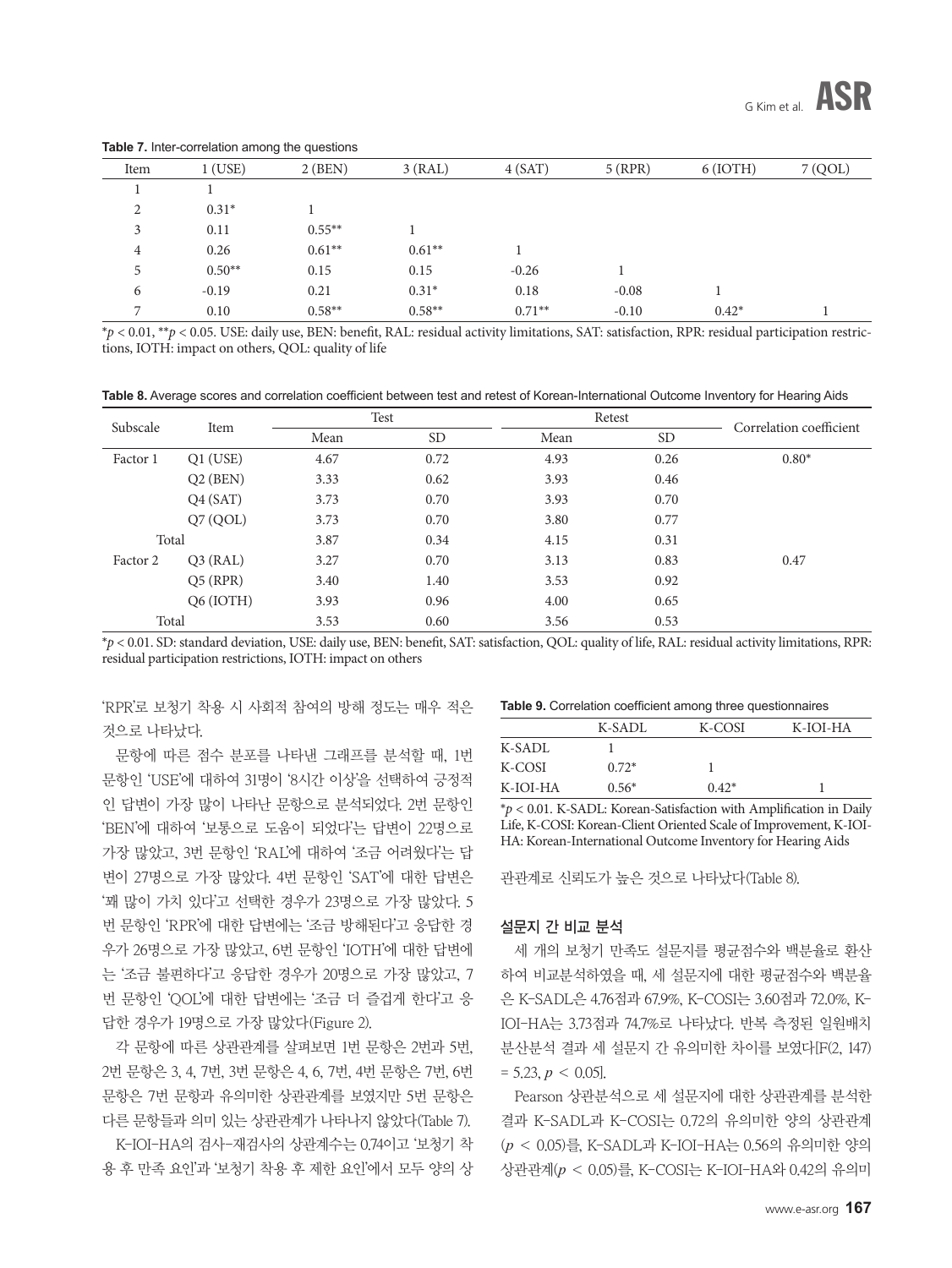| K-COSI measures       | K-IOI-HA items |           |           |           |                |          |           |  |  |
|-----------------------|----------------|-----------|-----------|-----------|----------------|----------|-----------|--|--|
|                       | O1             | O2        | O3        | Q4        | O <sub>5</sub> | O6       | Q7        |  |  |
| Overall improvement   | 0.08           | $0.37**$  | $0.35***$ | $0.33***$ | $-0.05$        | $0.36**$ | $0.40**$  |  |  |
| Overall final ability | $-0.15$        | $0.28*$   | $0.32*$   | $0.27*$   | $-0.18$        | $0.49**$ | $0.41***$ |  |  |
| First improvement     | 0.20           | $0.38***$ | 0.23      | $0.40**$  | 0.03           | 0.19     | $0.29*$   |  |  |
| First final ability   | 0.03           | $0.30*$   | 0.11      | 0.24      | $\Omega$       | 0.16     | 0.22      |  |  |

**Table 10.** Correlations between K-IOI-HA items and K-COSI measures (Kendall's tau)

\**p* < 0.01, \*\**p* < 0.05. K-IOI-HA: Korean-International Outcome Inventory for Hearing Aids, K-COSI: Korean-Client Oriented Scale of Improvement

**Table 11.** Correlations between K-COSI measures and K-IOI-HA factors (Kendall's tau)

|                   | K-COSI improvement K-COSI final ability |         |
|-------------------|-----------------------------------------|---------|
| K-IOI-HA factor 1 | $0.56**$                                | $0.39*$ |
| K-IOI-HA factor 2 | $0.35*$                                 | 0.26    |

\**p* < 0.01, \*\**p* < 0.05. K-COSI: Korean-Client Oriented Scale of Improvement, K-IOI-HA: Korean-International Outcome Inventory for Hearing Aids

한 양의 상관관계(*p* < 0.05)를 보여 세 설문지 모두 서로 유의 미한 상관관계를 보였다(Table 9).

세 개의 설문지 중 유사한 보청기의 만족도 범위를 검사하는 K-IOI-HA와 K-COSI 설문지의 검사 결과를 비교하여 보았다. 범주별 상관관계를 분석하면 K-IOI-HA는 각 문항이 거의 한 개의 범주를 대표하기 때문에 각 문항과 K-COSI의 두 개 범주 와 비교할 때, 전반적인 점수와 K-IOI-HA의 2, 3, 4, 6, 7번 문 항 점수가 유의미한 상관관계를 보였다. 또한 K-COSI의 '첫 번 째 청력 향상의 정도(first improvement)'는 K-IOI-HA의 2, 4, 7번 문항과 유의미한 상관관계를 보였고, '첫 번째 최종적 청력 변화(first final ability)'는 K-IOI-HA의 상관관계는 K-COSI 의 2번 문항과 각각 유의미한 상관관계를 보였다. K-IOI-HA의 5번 문항은 K-COSI의 어떠한 범주에서도 유의미한 상관관계 를 보이지 않았다(Table 10).

K-IOI-HA와 K-COSI의 두 범주 간 상관관계를 분석한 결 과, factor 1은 K-COSI의 두 측정 범주인 '전체적인 청력 향상 정도'와 '보청기 착용 후 최종적 청력 변화'와 유의미한 상관관 계를 보였고 factor 2는 '전체적인 청력 향상 정도'와 유의미한 상관관계를 보였지만 '보청기 착용 후 최종적 청력 변화'와 유의 미한 상관관계를 보이지 않았다(Table 11).

#### 보청기 유형 및 착용 방법에 따른 분석

보청기 유형에 따른 K-SADL의 평균점수는 ITC는 4.33점, CIC는 5.08점, RIC는 4.79점이었고[F(2, 47) = 2.56, *p* > 0.05], K-COSI의 평균점수는 ITC는 3.37점, CIC는 3.79점, RIC는 3.61점[F(2, 47) = 1.53, *p* > 0.05], K-IOI-HA의 평균점수는 ITC는 3.81점, CIC는 3.64점, RIC는 3.74점[F(2, 47) = 0.28, *p* > 0.05]으로 세 설문지 모두 유의미한 차이를 보이지 않았다. 또한



**Figure 3.** Comparison of three hearing aid types in three satisfaction questionnaires. ITC: In The Canal, CIC: Completely In the Canal, RIC: Receiver In the Canal, K-SADL: Korean-Satisfaction with Amplification in Daily Life, K-COSI: Korean-Client Oriented Scale of Improvement, K-IOI-HA: Korean-International Outcome Inventory for Hearing Aids.



**Figure 4.** Comparison between bilateral and unilateral hearing aids in three satisfaction questionnaires. K-SADL: Korean-Satisfaction with Amplification in Daily Life, K-COSI: Korean-Client Oriented Scale of Improvement, K-IOI-HA: Korean-International Outcome Inventory for Hearing Aids.

세 가지 보청기 유형별로 분석하였을 때, 68%, 74%, 72%의 만 족도를 보였고 유의미한 차이를 보이지 않았다[F(2, 47) = 0.85, *p* > 0.05] (Figure 3). 구체적으로 살펴보면, K-SADL과 K-COSI 평가에서 CIC 착용자들의 만족도가 상대적으로 높았고 K-IOI-HA는 ITC와 RIC 착용자의 만족도가 조금 더 높았으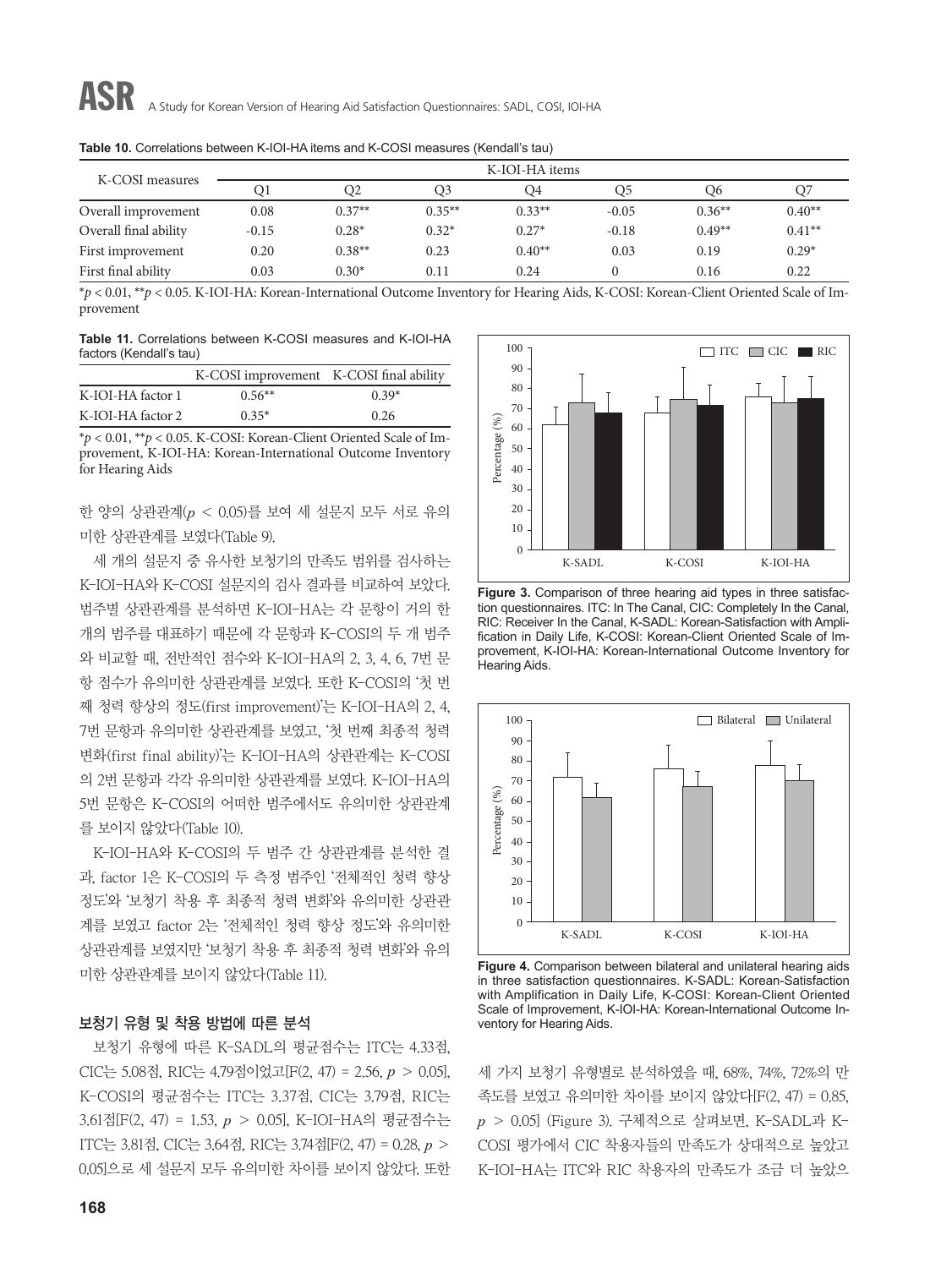나 큰 차이는 없었다.

보청기 만족도를 보청기 착용 방법에 따라 분석하였을 때, 편측과 양측의 각 설문지 만족도 평균점수는 K-SADL은 4.36 점과 5.03점[F(1, 48) = 10.03, *p* < 0.05]으로, K-COSI는 3.33점 과 3.78점[F(1, 48) = 9.01, *p* < 0.05]으로, K-IOI-HA는 3.52점과 3.88점[F(1, 48) = 5.97, *p* < 0.05]으로 모두 양측 착용자에서 더 만족도가 높은 점수를 보였으며 유의미한 차이가 나타났다. 세 개 설문지를 통합하여 분석하였을 때도 양측 보청기 착용자 가 더 높은 보청기 사용 만족도를 보이는 것으로 나타났다[F(1, 48) = 12.36,  $p < 0.05$  (Figure 4).

#### **DISCUSSIONS**

K-SADL의 내적 일관성을 확인하기 위해 크론바흐 알파 값 을 분석한 본 연구 결과는 0.83으로 선행연구의 0.82와 매우 유 사한 수준으로 나타났다(Cox & Alexander, 2001). 또한 검사-재검사의 상관관계도 0.83으로 선행연구들의 결과인 0.81과 매 우 유사한 것으로 나타났다(Cox & Alexander, 1999; Cox & Alexander, 2001). 또한 영역별 본 연구와 원저자들의 연구의 평균점수는 '긍정적 효과' 영역에서 0.75점과 0.77점, '부정적 측 면' 영역에서 0.64점과 0.65점, '서비스 및 비용적 측면' 영역에서 0.55점과 0.61점, '개인적 이미지' 영역에서 0.29점과 0.66점으로 세 개의 범주에서는 거의 유사한 점수를 보였으나 '개인적 이미 지'에서는 평균점수가 원논문보다 매우 낮게 나타났다(Cox & Alexander, 2001). 그 원인으로는 보장구 착용에 대한 정서·문 화적 차이로 인한 느낌이나 해당 범주의 문항 해석의 차이로도 생각될 수 있다.

K-COSI의 내적 일관성을 확인하기 위해 크론바흐 알파 값 을 분석한 본 연구 결과는 0.83으로 나타나 선행연구의 0.76~ 0.83과 유사하게 나타났다(Dillon et al., 1997). 또한 본 연구 결과와 원저자들의 범주별 평균점수는 '전체적인 청력 향상의 정도'에서 3.61점과 4.47점, '보청기 착용 후 최종적 청력 변화'에 서 3.58점과 4.45점, 검사-재검사 상관관계는 0.40과 0.37, 그리 고 0.45와 0.84로 원저자들의 설문지가 본 연구보다 높은 평균 점수와 높은 상관관계를 보였다(Dillon et al., 1999). 이러한 원 인으로 대상자의 차이를 생각해 볼 수 있다. 왜냐하면 선행연 구에서 보청기 신규 착용자와 기존 착용자를 비교하여, 신규 착용자 그룹에서 유의미하게 낮은 만족도 점수가 나타나는 경 향을 보고하고 있기 때문이다(Dillon et al., 1999). 본 연구의 대상자는 모두 보청기 신규 착용자여서 낮은 평균점수가 나타 난 것으로 생각된다. 또한 상황을 설명하는 언어와 문화적 차 이도 하나의 원인으로 생각되는데, 설문지의 특성이 매우 주관 적인 상황을 설명하는 경우 해석, 문화적 정서, 대상자 등에 따 라 차이가 있기 때문으로 생각된다. 듣기 상황 선택에 영향을 주는 요소로 대상자의 연령을 생각해 볼 수 있다. 본 연구의 대 상자는 60대 미만이 6명으로 12%, 60대 이후는 44명으로 88% 였고, 평균 연령은 74세였다. 본 연구에서 가장 많이 선택한 두 가지 상황은 '보통 크기의 TV 혹은 라디오 듣기 상황'과 '조용 한 곳에서 한두 명과 대화 상황'으로 가정 내에서 생활하는 시 간이 많고 배우자나 자녀들과 원활한 의사소통을 원하는 노년 층의 기대가 반영된 것으로 생각할 수 있다. 이는 연구 대상자 의 평균 연령이 76세인 원저자들의 연구 결과에서 나타난 순위 와 동일하여(Dillon et al., 1999), 두 연구가 공통적으로 노년층 의 의견이 반영된 것으로 생각할 수 있다. 또한 문항이 제시되 는 순서가 답변에 영향을 주는 것으로 나타났는데, 본 연구의 답변 1, 2, 3순위가 각각 1, 3, 5번 문항으로 나타나서 그러한 가능성을 시사하였다.

K-IOI-HA의 내적 일관성을 확인하기 위해 크론바흐 알파 값을 분석한, 본 연구 결과는 0.7로 원저자들의 연구 결과인 0.75, 덴마크의 연구 결과인 0.82, 포르투갈의 연구 결과인 0.84, 스웨덴의 연구 결과인 0.81, 2005년의 K-IOI-HA의 선행 연구인 0.83보다 다소 낮게 나타났으나 위의 모든 연구에서 일 반적으로 양호한 내적 일관성을 보여주는 범위로 해석할 수 있 다(Arlinger et al., 2017; Chu et al., 2012; Cox & Alexander, 2002; Lee et al., 2005; Pavia et al., 2017; Thunberg Jespersen, 2014). 검사-재검사의 상관관계는 본 연구에서 전체 영역은 0.74이고, factor 1에서 0.80, factor 2에서 0.47로 제한 요인인 factor 2에서 낮은 신뢰도를 보였다. 이는 유럽의 연구 결과들 과 유사한데, 네덜란드와 덴마크의 factor 1의 상관계수는 각각 0.73과 0.78, factor 2는 0.62, 0.54로 factor 2의 신뢰도가 떨어지 는 경향이 유사하게 나타났다(Kramer et al., 2002; Thunberg Jespersen, 2014). 그러나 영어 원본에서는 factor 2가 0.84로 상 관계수가 높게 나타나서 번역본에서만 factor 2가 낮은 상관관 계를 보이는 것으로 나타나, 이러한 현상도 번역본의 한계점을 시사하는 것으로 생각된다(Cox & Alexander, 2002). 또 다른 요인인 5번과 6번은 모두 보청기 착용 후 지난 2주 동안의 보청 기의 효과를 평가하는 것인데, 재검사는 이후 3주 뒤에 평가한 결과이므로 검사-재검사 상관계수가 좀 떨어지게 나타난 것으 로 생각된다. 네덜란드에서는 IOI-HA로 2002년에 실시했던 연 구에 비해 2014년에 실시한 연구에서 전반적으로 높은 점수가 나타났는데, 이는 10여 년간 보청기 기술의 발전과 착용 방법에 대한 지속적인 연구, 보청기 상담 및 재활의 증가, 보청기 양측 착용의 보편화 등이 전반적인 보청기 착용 만족도를 향상시킨 것으로도 해석할 수 있다(Kramer et al., 2002; Thunberg Jespersen et al., 2014). 문항별 평균점수의 범위는 본 연구에서는 3.64~4.46점으로 나타났고 네덜란드, 덴마크, 포르투갈, 스웨덴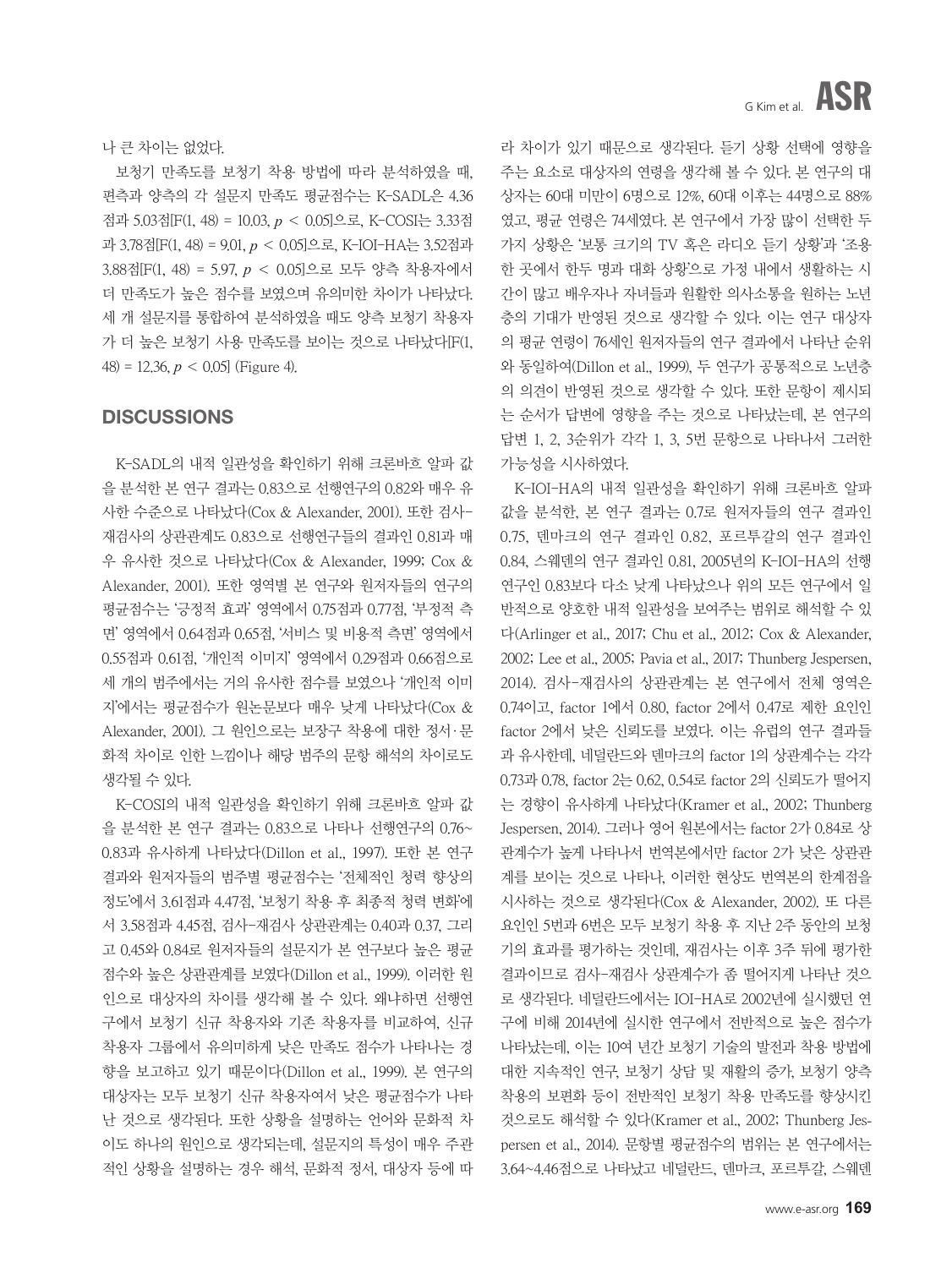선행연구에서는 3.19~4.34점, 3.52~4.59점, 3.19~4.54점, 3.31~ 4.1점이었고 국내 선행연구에서 평균점수는 3.49~4.41점으로 국 내외의 문항별 평균점수의 범위는 유사하게 나타났다(Arlinger et al., 2017; Kramer et al., 2002; Lee et al., 2005; Pavia et al., 2017; Thunberg Jespersen et al., 2014).

K-COSI와 K-IOI-HA의 상관성을 분석하였을 때, K-IOI-HA의 5번 문항은 K-COSI의 어떠한 범주에서도 유의미한 상 관관계를 보이지 않았는데, 이는 IOI-HA와 COSI를 비교한 선 행연구와 동일한 결과로(Stephens, 2002), 저자들은 이를 보청 기 착용 시 활동이 제한되는 점을 COSI에서는 거의 포함하고 있지 않기 때문일 것으로 설명하였고, 본 연구에서도 동일한 해 석이 적용될 수 있을 것으로 생각된다.

보청기 유형과 착용 형태에 대한 분석에서, 보청기 유형에 따 라 세 설문지의 차이에 통계적인 유의미성이 나타나지 않았지 만 K-SADL과 K-COSI에서는 CIC가, K-IOI-HA에서는 ITC 가 가장 높은 점수를 보인 것으로 확인되었다. 이는 귓속형과 귀걸이형을 큰 보청기로 분류하고 CIC와 ITC를 작은 보청기로 분류하여 SADL을 평가하였을 때, 작은 보청기가 큰 보청기에 비해 '개인적 이미지'에서 통계적으로 유의미하게 높은 만족도 를 보였고, 다른 세 가지 영역에서도 통계적인 유의성은 없었으 나 작은 보청기에서 높은 평균점수를 보인 국내 연구 보고와 유사한 결과이다(Lee et al., 2004). RIC의 만족도에 대한 분석 은 본 연구에서는 세 가지 설문지에서 모두 귓속형보다는 높고 고막형보다는 낮은 만족도를 나타냈다. RIC의 만족도는 일반적 으로 외관상의 특성을 제외하고 들리는 말소리의 선명도, 압박 감, 피드백, 전화상의 목소리의 명료도 등에서 통계적으로 유의 미하게 높은 만족도를 보여 일반적으로 RIC의 만족도가 높은 것으로 보고되었다(Otto, 2005). 따라서 우리나라에서는 RIC의 일반적인 만족도보다는 외관이 비교적 더 중시되는 것으로 해 석할 수 있다.

보청기의 편측 착용에 비해 양측 착용자는 소리 위치의 분별 력이 우수하고, 소음 상황 속에서 말소리 인지능력이 향상되어 결과적으로 삶의 질을 높인다고 밝혀진 선행연구들(Gelfand & Silman, 1993; Shimokura et al., 2013; Silverman et al., 2006) 의 내용과 유사하게 본 연구에서도 편측 착용자보다 양측 착용 자에서 유의미하게 높은 보청기 만족도가 나타났다. 본 연구는 분석에 수집된 참여자의 수가 적었던 점과 연구 참여자의 88% 가 60대 이상인 장 노년층으로 설문 문항을 완벽히 이해하는 데 한계가 있었던 점이 아쉬웠다. 추후 60대 이하를 포함한 다 양한 연령대의 자료를 더 수집하고 보청기 신규 착용자뿐 아니 라 지속해서 착용해 왔던 기존 보청기 착용자를 포함해서 연구 한다면 보청기 만족도 분석이 더 정교하게 실시될 수 있을 것 으로 생각한다.

각 설문지를 통해 나타난 검사-재검사 상관계수와 내적 일 관성은 K-SADL은 0.83과 0.83, K-COSI는 0.71과 0.83, K-IOI-HA는 0.74와 0.70으로 세 설문지 모두 검사-재검사가 신뢰 도도 있고 내적 일관성도 높아 실제 임상에서 무리 없이 사용될 수 있을 것이다. 또한 이 세 개의 설문지들을 보완적으로 사용함 으로써 보청기 만족도 평가의 범위를 확대할 수 있을 것으로 생 각된다. 예를 들어, K-IOI-HA는 검사 소요 시간이 짧고 간단히 요약된 보청기 만족도를 평가하고, K-SADL로 네 가지 범주를 구분하여 구체적으로 보청기 만족도를 평가하고, K-COSI로 현 실적인 활용도가 높은 상황의 만족도를 평가할 수 있다. 본 번역 본을 제작하면서 자문을 구했던 임상 경력 5년 이상의 청능사 들은 K-COSI가 보청기 착용자의 주관적 관점을 다양한 상황 에 따라 효율적으로 분석하여 적절한 조치를 제공할 수 있고 보청기 및 인공와우의 재활 전후에 사용하여 보장구의 효과를 검증하기 위한 분석 도구로도 유용하다고 의견을 제시하였다. 따라서 보청기 만족도를 평가하는 목적과 활용하고자 하는 방 법에 따라 세 가지 설문지를 다르게 적용하거나 종합적인 보청 기 만족도를 평가하고자 할 때는 세 가지 설문지를 모두 활용 하면 좋을 것으로 생각된다. 이러한 분석을 통해 국내에서 보청 기 만족도 평가의 범위를 확대하고 보청기 만족도의 실태를 정 확하게 확인하여 보청기를 재피팅하고, 재활 계획을 구체적으 로 수립하고, 재활 결과를 평가하여 보청기 만족도를 증가시킬 수 있는 설문지 자료로 활용하고자 한다. 궁극적으로 국내 보청 기 착용자의 만족도에 대한 폭넓고 체계적인 평가를 통해 보청 기 착용에 대한 불편 요소를 확인하고 개선하여 국내 보청기 만족도를 향상시키고자 한다. 향후 대상자 수를 증가하여 경도, 중도, 고도의 난청 정도에 따른 보청기 만족도 비교를 한다면 더 유용성이 높은 보청기 만족도 결과를 얻을 수 있을 것으로 생각한다.

#### 중심 단어0:0설문지·K-SADL·K-COSI·K-IOI-HA· 보청기 만족도.

#### **Ethical Statement**

The entire procedure including participant recruitment, testing, compensation, and data handling followed the protocol approved by the Institutional Review Board of the Hallym University (HIRB-2017-126).

#### **Acknowledgments**

The authors thank to the participants for their time; Myungsook Won, Dongchang Kim, Suyeon Shin, Sung Il Park, Dongwook Yoo, Ki-Do Lee, and Han Dong Ryu for their assistance in participants recruitment and data collection. The agreements of interpretation for the questionnaires from Robyn M. Cox and Harvey Dillon were appreciated.

#### **Declaration of Conflicting Interests**

There are no conflict interests.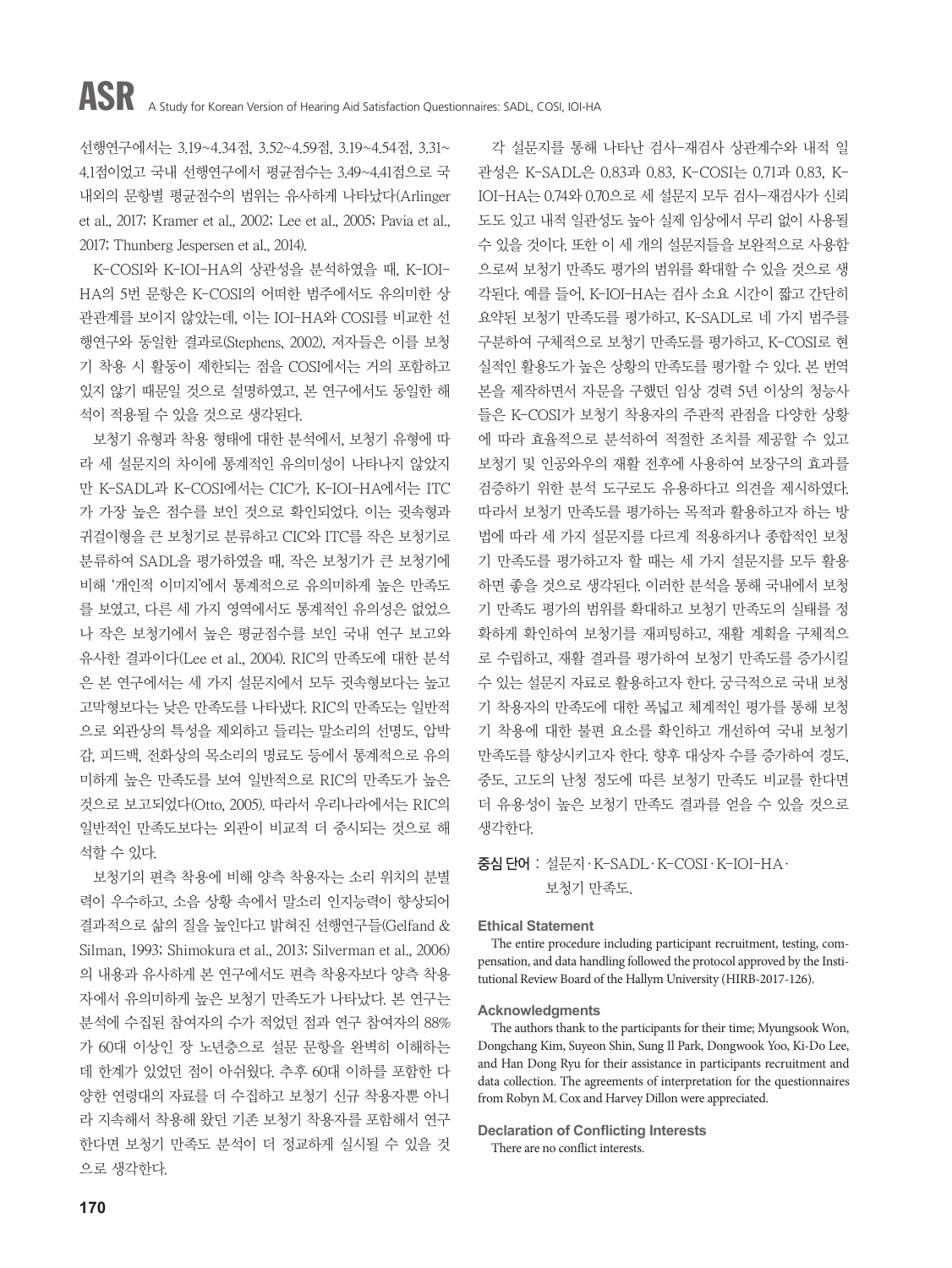**Funding** 

This work was supported by Ministry of Education and Science Technology, Brain Korea 21 Plus, R&D Center for Auditory-Speech Rehabilitation Program, 22B20130011070.

#### **REFERENCES**

- Arlinger, S., Nordqvist, P., & Öberg, M. (2017). International Outcome Inventory for Hearing Aids: Data from a large Swedish quality register database. *American Journal of Audiology*, *26(3S)*, 443-450.
- Chu, H., Cho, Y. S., Park, S. N., Byun, J. Y., Shin, J. E., Han, G. C., et al. (2012). Standardization for a Korean adaptation of the International Outcome Inventory for Hearing Aids: Study of validity and reliability. *Korean Journal of Otorhinolaryngology-Head and Neck Surgery*, *55(1)*, 20-25.
- Cox, R. M. & Alexander, G. C. (1995). The abbreviated profile of hearing aid benefit. *Ear and Hearing*, *16(2)*, 176-186.
- Cox, R. M. & Alexander, G. C. (1999). Measuring satisfaction with amplification in daily life: The SADL scale. *Ear and Hearing*, *20(4)*, 306-320
- Cox, R. M. & Alexander, G. C. (2001). Validation of the SADL questionnaire. *Ear and Hearing*, *22(2)*, 151-160.
- Cox, R. M. & Alexander, G. C. (2002). The International Outcome Inventory for Hearing Aids (IOI-HA): Psychometric properties of the English version: El Inventario International de Resultados para Auxiliares Auditivos (IOI-HA): Propiedades psicometricas de la version en ingles. *International Journal of Audiology*, *41(1)*, 30-35.
- Cox, R. M. & Gilmore, C. (1990). Development of the Profile of Hearing Aid Performance (PHAP). *Journal of Speech Language and Hearing Research*, *33(2)*, 343-357.
- Cox, R. M., Gilmore, C., & Alexander, G. C. (1991) Comparison of two questionnaires for patient assessed hearing aid benefit. *Journal of the American Academy of Audiolology*, *2(3)*, 134-145.
- Dillon, H., Birtles, G., & Lovegrove, R. (1999). Measuring the outcomes of a national rehabilitation program: Normative data for the Client Oriented Scale of Improvement (COSI) and the Hearing Aid User's Questionnaire (HAUQ). *Journal of the American Academy of Audiology*, *10(2)*, 67-79.
- Dillon, H., James, A., & Ginis, J. (1997). Client Oriented Scale of Improvement (COSI) and its relationship to several other measures of benefit and satisfaction provided by hearing aids. *Journal of the American Academy of Audiology*, *8(1)*, 27-43.
- Gatehouse, S. & Noble, W. (2004). The Speech, Spatial and Qualities of Hearing Scale (SSQ). *International Journal of Audiology*, *43(2)*, 85-99.
- Gelfand, S. A. & Silman, S. (1993). Apparent auditory deprivation in children: Implications of monaural versus binaural amplification. *Journal of the American Academy of Audiology*, *4(5)*, 313-318.
- Han, W., Lee, D., Koo, M., & Kim, J. (2015). Questionnaires for the hearingimpaired adults and elderly: A systematic literature review. *Audiology and Speech Research*, *11(1)*, 3-16.
- Heo, J. H. & Lee, J. H. (2009). Binaural benefit on K-HINT score for adults who use CI and HA. *Audiology and Speech Research*, *5(1)*, 60-70.
- Korea Institute for Health and Social Affairs. (2014). *2014 National Survey for Persons with Disabilities (2014-73).* Seoul: Ministry of Health and Welfare.
- Korea Institute for Health and Social Affairs. (2017). *2016 National Survey for Persons with Disabilities (2016-73).* Seoul: Ministry of Health and Welfare.
- Korean Ministry of Employment and Labor. (2015). *2015 Employment and Labor Policy in Korea.* Seongnam: EDI Publications.
- Kramer, S. E., Goverts, S. T., Dreschler, W. A., Boymans, M., & Festen, J. M.

(2002). International Outcome Inventory for Hearing Aids (IOI-HA): Results from the Netherlands: El Inventario Internacional de Resultados para Auxiliares Auditivos (IOI-HA): Resultados en los Países Bajos. *International Journal of Audiology*, *41(1)*, 36-41.

- Ku, H. L. & Kim, J. S. (2010). The Development of the Korean Evaluation Scale for Hearing Handicap (KESHH) for the geriatric hearing loss. *Journal of the Korean Gerontological Society*, *30(3)*, 973-992
- Lee, I. Y., Byun, J. Y., Kim, H., Chang, M. K., Cho, J. S., & Cha, C. I. (2004). The application of the satisfaction with amplification in daily life scale in hearing aid users. *Korean Journal of Otorhinolaryngology-Head and Neck Surgery*, *47(12)*, 1217-1223.
- Lee, M. A., Kim, J. S., & Ahn, J. H. (2005). International Outcome Inventory for Hearing Aids (IOI-HA) Korean version. *Korean Journal of Audiology*, *9(1)*, 65-76.
- Ministry of Health and Welfare. (2009). *2008 Disability Status.* Sejong: Ministry of Health and Welfare.
- Newman, C. W., Weinstein, B. E., Jacobson, G. P., & Hug, G. A. (1990). The Hearing Handicap Inventory for Adults: Psychometric adequacy and audiometric correlates. *Ear and hearing*, *11(6)*, 430-433.
- Noh, H. I. (2007). Rehabilitation for the elderly or presbycusis using hearing aids. *Korean Journal of Otorhinolaryngology-Head and Neck Surgery*, *50(10)*, 846-853.
- Otto, W, C. (2005). Evaluation of an open-canal hearing aid by experienced users. *The Hearing Journal*, *58(8)*, 26, 30, 32.
- Paiva, S. M., Simões, J. F., Paiva, A. M., Sousa, F. J., & Bébéar, J. P. (2017). Translation of the International Outcome Inventory for Hearing Aids into Portuguese from Portugal. *BMJ Open*, *7(3)*, e013784.
- Purdy, S. C. & Jerram, J. C. (1998). Investigation of the profile of hearing aid performance in experienced hearing aid users. *Ear and Hearing*, *19(6)*, 473-480.
- Saunders, G. H. & Cienkowski, K. M. (1996). Refinement and psychometric evaluation of the attitudes toward Loss of Hearing Questionnaire. *Ear and Hearing*, *17(6)*, 505-519.
- Shimokura, R., Hosoi, H., Iwakura, T., Nishimura, T., & Matsui, T. (2013). Development of monaural and binaural behind-the-ear cartilage conduction hearing aids. *Applied Acoustics*, *74(11)*, 1234-1240.
- Shin, E. Y. (2011). A model study of aural rehabilitation program for presbycusis through the analyses of Korean standardized values of the hearing handicap (Unpublished doctoral dissertation). Hallym Univerisity, Chuncheon.
- Silverman, C. A., Silman, S., Emmer, M. B., Schoepflin, J. R., & Lutolf, J. J. (2006). Auditory deprivation in adults with asymmetric, sensorineural hearing impairment. *Journal of the American Academy of Audiology*, *17(10)*, 747-762.
- Stephens, D. (2002). The International Outcome Inventory for Hearing Aids (IOI-HA) and its relationship to the Client-Oriented Scale of Improvement (COSI): El Inventario Internacional de Resultados para Auxiliares Auditivos (IOI-HA) y su relatiócute; n con la Escala de Mejoría Orientada hacia el Cliente (COSI). *International Journal of Audiology*, *41(1)*, 42-47.
- Thunberg Jespersen, C., Bille, M., & Legarth, J. V. (2014). Psychometric properties of a revised Danish translation of the International Outcome Inventory for Hearing Aids (IOI-HA). *International Journal of Audiology*, *53(5)*, 302-308.
- Ventry, I. M. & Weinstein, B. E. (1982). The hearing handicap inventory for the elderly: A new tool. *Ear and hearing*, *3(3)*, 128-134.
- Yun, D. H., Yoon, T. H., & Lee, K. S. (2000). Subjective satisfaction in hearing aid users by APHAB. *Korean Journal of Otorhinolaryngology-Head and Neck Surgery*, *43(7)*, 698-702.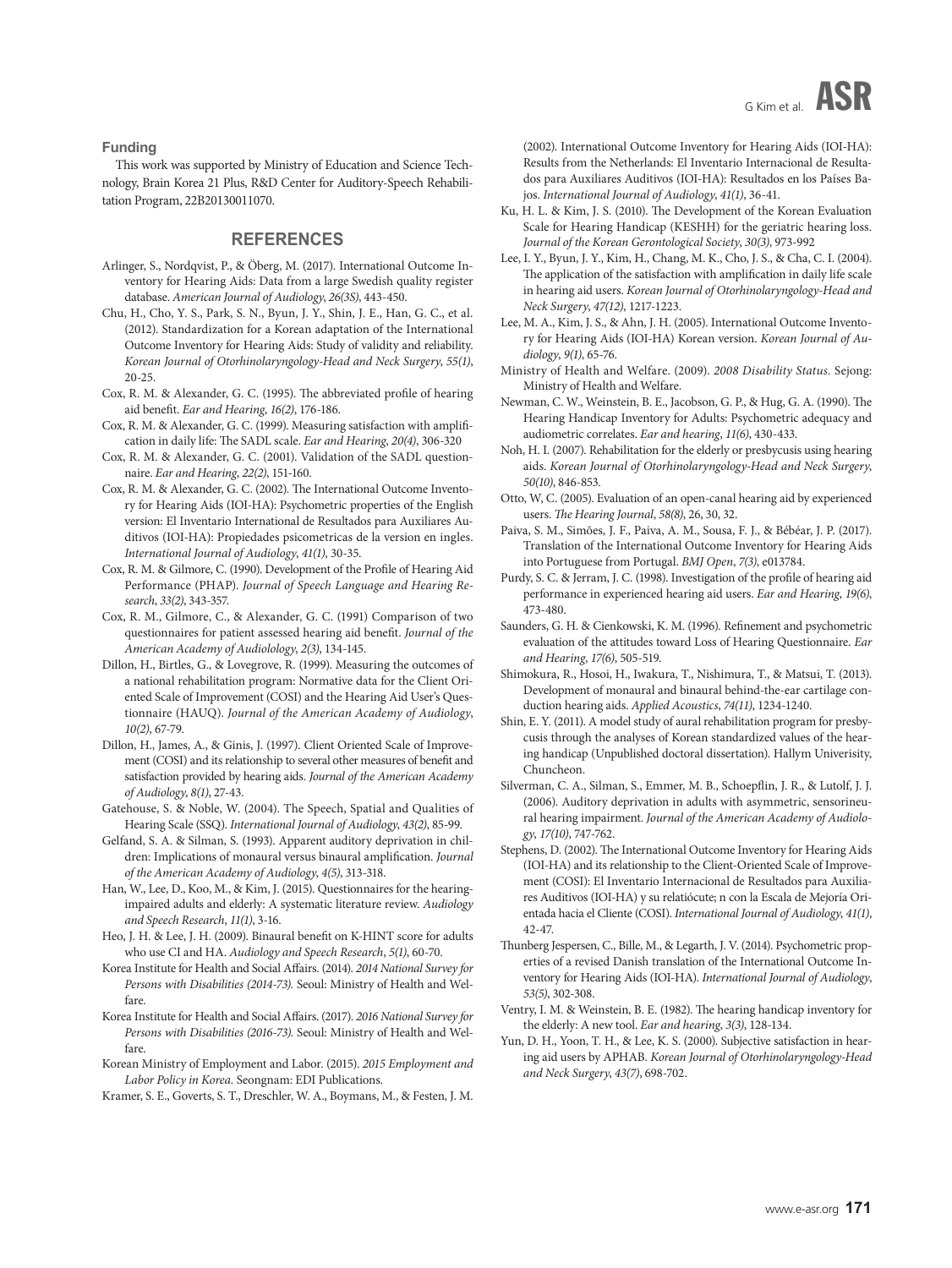# $\square$  APPENDICES  $\square$

# **Appendix 1.** Korean-International Outcome Inventory for Hearing Aids

|                                                                           |           | 국제 표준 보청기 효과 지수    |            |                                                              |
|---------------------------------------------------------------------------|-----------|--------------------|------------|--------------------------------------------------------------|
| 1. 지난 2주 동안 현재 사용하고 있는 보청기를 얼마나 사용하셨는지 생각해 보십시오. 하루에 평균 몇 시간 정도 보청기를 사용하  |           |                    |            |                                                              |
| 셨습니까?                                                                     |           |                    |            |                                                              |
| 전혀 사용하지 않았다                                                               | 1시간 이하    | 1 $\sim$ 4시간       | 4~8시간      | 8시간 이상                                                       |
|                                                                           |           |                    |            |                                                              |
| 2. 현재의 보청기를 착용하기 전에 더 잘 듣고 싶었던 상황을 생각해 보십시오. 지난 2주 동안 현재의 보청기가 그 상황에서 얼마나 |           |                    |            |                                                              |
| 도움이 되었습니까?                                                                |           |                    |            |                                                              |
| 전혀 도움되지                                                                   |           | 조금 도움이 가는 보통으로 도움이 | 꽤 많이 도움이   | 아주 많이 도움이                                                    |
| 않았다                                                                       | 되었다       | 되었다                | 되었다        | 되었다                                                          |
|                                                                           |           |                    |            |                                                              |
| 3. 특히 더 잘 듣고 싶었던 상황을 다시 생각해 보십시오. 현재의 보청기를 사용할 때 그러한 상황에서 아직도 얼마나 어려우십니까? |           |                    |            |                                                              |
| 아주 많이 어렵다                                                                 | 꽤 많이 어렵다  | 보통으로 어렵다 전조금 어렵다   |            | 전혀 어려움이 없다                                                   |
|                                                                           |           |                    |            |                                                              |
| 4. 모든 것을 고려할 때, 현재의 보청기가 사용할 만한 가치가 있다고 생각하십니까?                           |           |                    |            |                                                              |
| 전혀 가치가 없다.                                                                | 조금 가치 있다  | 보통으로 가치 있다         | 꽤 많이 가치 있다 | 아주 많이 가치 있다                                                  |
|                                                                           |           |                    |            |                                                              |
| 5. 지난 2주 동안 현재의 보청기를 착용한 상태에서, 난청이 당신이 하고자 하시는 일에 얼마나 방해가 됩니까?            |           |                    |            |                                                              |
| 아주 많이 방해된다                                                                | 꽤 많이 방해된다 | 보통으로 방해된다 조금 방해된다  |            | 전혀 방해되지 않는다                                                  |
|                                                                           |           |                    |            |                                                              |
| 6. 지난 2주 동안에 현재의 보청기를 착용한 상태에서, 다른 사람들이 당신의 난청 때문에 얼마나 불편해 합니까?           |           |                    |            |                                                              |
|                                                                           |           |                    |            | 아주 많이 불편해 한다 때 많이 불편해 한다 보통으로 불편해 한다 조금 불편해 한다 전혀 불편해 하지 않는다 |
|                                                                           |           |                    |            |                                                              |
| 7. 모든 것을 고려할 때, 현재의 보청기가 당신의 인생을 얼마나 더 즐겁게 합니까?                           |           |                    |            |                                                              |
| 더 우울하게 한다                                                                 | 변화 없다     | 조금 더 즐겁게 한다        | 꽤 즐겁게 한다   | 아주 많이 즐겁게 한다                                                 |
|                                                                           |           |                    |            |                                                              |

Korean version of International Outcome Inventory for Hearing Aids (IOI-HA) translated by Jinsook Kim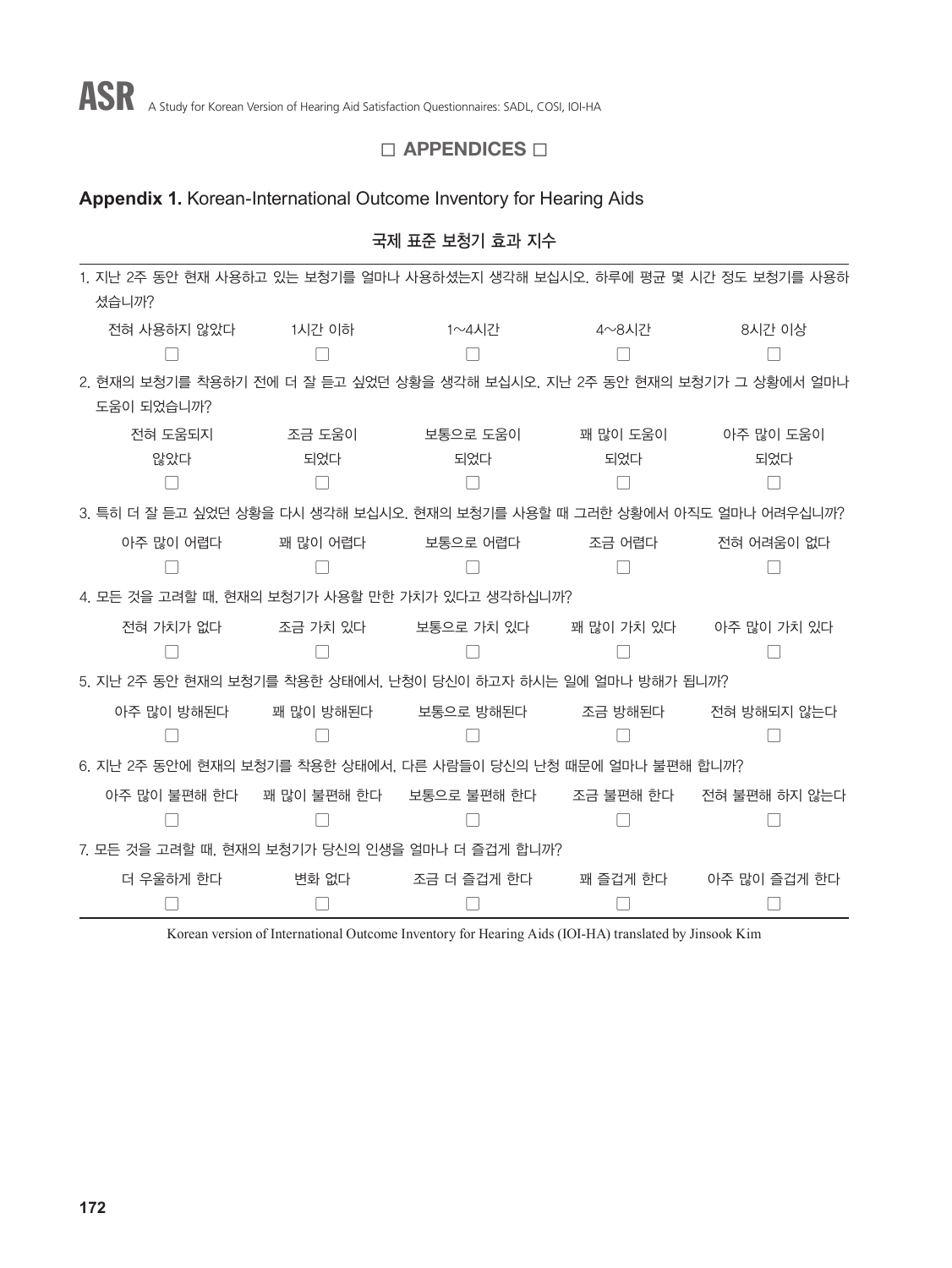# **Appendix 2.** Korean-Satisfaction with Amplification in Daily Life

# **KOREAN-SATISFACTION WITH AMPLIFICATION IN DAILY LIFE (K-SADL)**

|           | 성명 어머니는 어머니는 어머니는 어머니는 것 같아.                                                                                                                                                                                    |  |              |                                    |                    |                                                     |     |       |     |
|-----------|-----------------------------------------------------------------------------------------------------------------------------------------------------------------------------------------------------------------|--|--------------|------------------------------------|--------------------|-----------------------------------------------------|-----|-------|-----|
|           | 다음의 문항들은 사용하시는 보청기에 대한 의견을 묻는 질문입니다. 각각의 문항에 가장 알<br>맞은 답을 찾아 "○"로 표시해 주시길 바랍니다. "□"의 오른쪽 목록은 답으로 표시할 각 알<br>파벳에 대한 의미입니다.<br>당신의 답변은 현재 사용하고 있거나. 가장 최근까지 사용했던 보청기에 대한 의견이라는 것<br>을 명심해 주시길 바라며 신중하게 답변해 주십시오. |  |              | A<br>B<br>C.<br>D<br>E.<br>F.<br>G | 다소 그렇다<br>전적으로 그렇다 | 전혀 그렇지 않다<br>약간 그렇다<br>보통은 그렇다<br>상당히 그렇다<br>매우 그렇다 |     |       |     |
|           | 1. 보청기를 착용하면 자주 대화하던 사람의 말을 이해하는 데 도움이 됩니까?                                                                                                                                                                     |  | A            | $\overline{B}$                     |                    | C D E F G                                           |     |       |     |
|           | 2. 보청기가 주변 잡음을 증폭시켜 당신이 듣고 싶은 말소리를 방해할 때.<br>당신은 실망스럽습니까?                                                                                                                                                       |  | A            |                                    | B C D E F G        |                                                     |     |       |     |
|           | 3. 보청기 구입이 당시의 최대 관심사 중 하나였습니까?                                                                                                                                                                                 |  | A            |                                    | B C D              |                                                     |     | E F G |     |
| 생각하십니까?   | 4. 보청기를 착용하면, 주변 사람들이 당신의 청력손실을 더 잘 알아차릴 것이라고                                                                                                                                                                   |  | $\mathsf{A}$ |                                    | B C D E F G        |                                                     |     |       |     |
|           | 5. 보청기를 착용하면 다른 사람 말을 못 알아들어 되묻는 횟수가 감소하였습니까?                                                                                                                                                                   |  | A            |                                    | B C D              |                                                     |     | E F G |     |
|           | 6. 보청기는 사용할 만한 가치가 있다고 생각하십니까?                                                                                                                                                                                  |  | A            |                                    | B C D              |                                                     | E   |       | F G |
|           | 7. 보청기 사용 중. "삐~" 소리 때문에 볼륨을 충분히 높일 수 없어서 불편하십니까?                                                                                                                                                               |  | A            | $\overline{B}$                     | $\mathsf{C}$       | D                                                   | E   | F.    | G   |
|           | 8. 보청기 외형에 대해서 당신은 만족하십니까?                                                                                                                                                                                      |  | A            | $\overline{B}$                     | $\mathsf{C}$       | D                                                   | E   | F.    | G   |
|           | 9. 보청기 착용이 자신감을 더 증가시켰습니까?                                                                                                                                                                                      |  | A            | B                                  | C                  | D                                                   | E   | F     | G   |
|           | 10. 보청기를 통한 소리가 자연스럽게 들리십니까?                                                                                                                                                                                    |  | A            | B                                  | C                  | D                                                   | E   | F.    | G   |
|           | 11. 대부분의 전화통화에서 보청기가 얼마나 도움이 된다고 생각하십니가?<br>(보청기를 사용하지 않고도 전화통화를 잘 하시면 여기에 체크하세요  )                                                                                                                             |  | A            | B                                  | C                  | D                                                   | - E | F.    | G   |
|           | 12. 당신에게 보청기를 제공한 사람은 전문적 지식이 충분하였습니까?                                                                                                                                                                          |  | A            | B.                                 | C                  | D                                                   | E.  | F.    | G   |
|           | 13. 보청기 착용이 당신을 약간 능력이 떨어지는 사람처럼 보이게 만든다고 생각하십니까?                                                                                                                                                               |  | A            | B                                  | C                  | D                                                   | E   | F     | G   |
|           | 14. 보청기 가격은 적당하다고 생각하십니까?                                                                                                                                                                                       |  | A            | B                                  | C                  | D                                                   | E   | F     | G   |
| 마음이 드십니까? | 15. 보청기의 내구성(고장이 나서 수리를 필요로 하는 횟수의 정도)은 어느 정도                                                                                                                                                                   |  | A            | B                                  | C                  | D                                                   | E   | F.    | G   |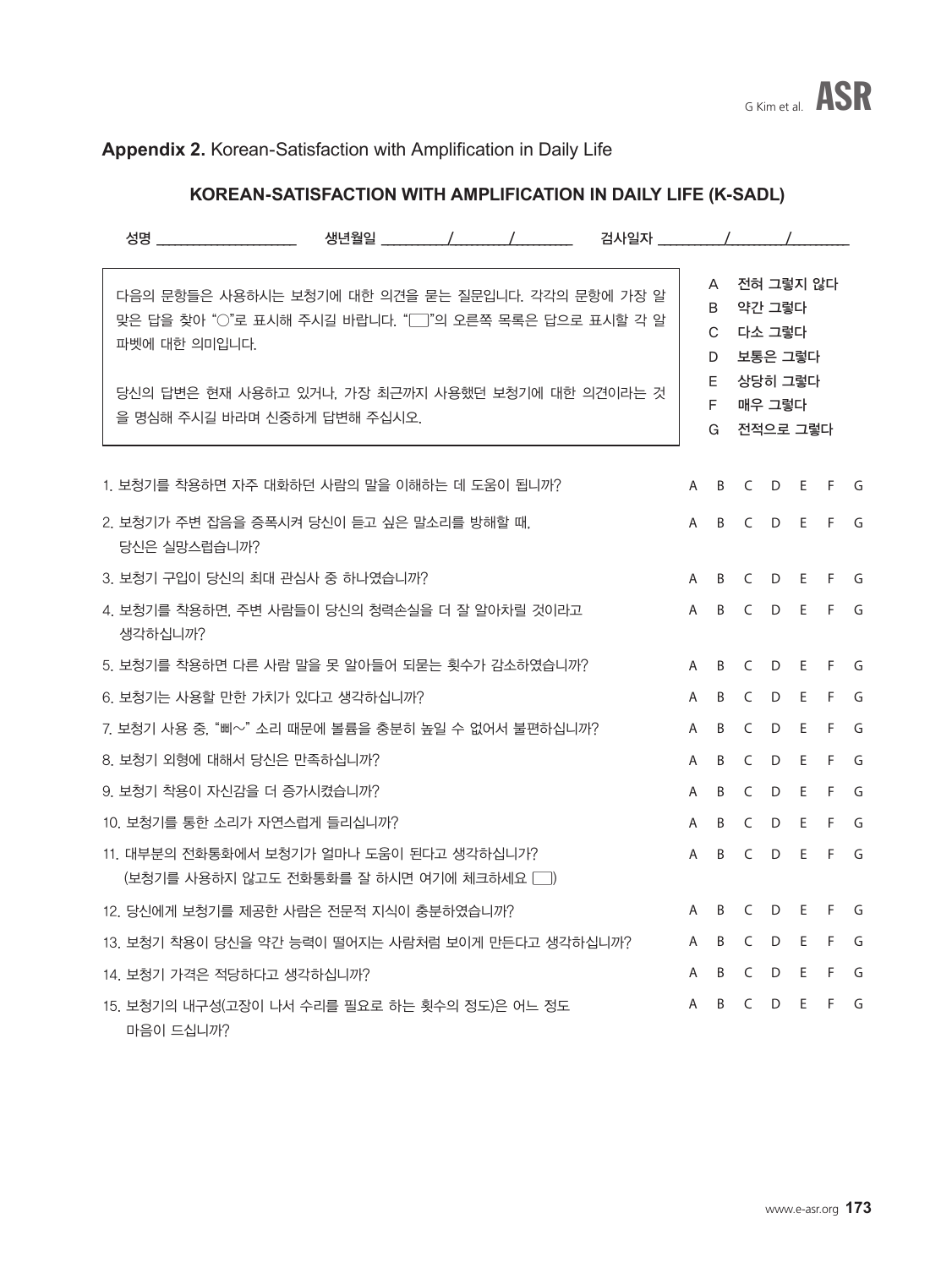

ASR A Study for Korean Version of Hearing Aid Satisfaction Questionnaires: SADL, COSI, IOI-HA

#### 아래의 항목들도 답변해 주십시오.

| 현재 착용 중인 보청기의<br>사용 기간                   | 현재까지 전 생애를 통해<br>보청기를 사용한 총 기간<br>(이전에 사용하셨거나 현재 착용하는<br>보청기 모두 포함한 기간) | 하루 평균 보청기<br>사용 시간                                                                | 난청의 정도<br>(보청기를 착용하지 않은<br>상태 기준) |
|------------------------------------------|-------------------------------------------------------------------------|-----------------------------------------------------------------------------------|-----------------------------------|
| 6주 미만<br>6주에서 11개월<br>1년에서 10년<br>10년 이상 | 6주 미만<br>6주에서 11개월<br>1년에서 10년<br>10년 이상                                | 전혀 사용하지 않는다<br>하루 중 1시간 미만<br>하루 중 1시간에서 4시간<br>하루 중 4시간에서 8시간<br>하루 중 8시간에서 16시간 | 정상 청력<br>경도<br>중도<br>고도           |

#### 수고하셨습니다. 음영으로 된 부분은 전문가가 기록하는 곳이니 답변하지 않으셔도 됩니다.

|                                                | <b>FOR AUDIOLOGISTS USE ONLY</b> |                                                 |                    |  |  |                                                               |
|------------------------------------------------|----------------------------------|-------------------------------------------------|--------------------|--|--|---------------------------------------------------------------|
| <b>HEARING AND FITTING:</b>                    |                                  |                                                 |                    |  |  |                                                               |
| <b>Right Ear</b>                               |                                  | Left Ear                                        |                    |  |  |                                                               |
|                                                |                                  |                                                 |                    |  |  | Make <b>Make Make Make Make Make Make Make Make Make Make</b> |
|                                                |                                  |                                                 |                    |  |  | Model ___________________________________                     |
|                                                |                                  |                                                 |                    |  |  |                                                               |
| Fitting Date <u>__________________________</u> |                                  | Fitting Date <u>___________________________</u> |                    |  |  |                                                               |
| Style: CIC ITC LTE BTE                         |                                  |                                                 | Style: CIC ITC LTE |  |  | <b>BTE</b>                                                    |
| HEARING AID FEATURES (적용되는 곳에 모두 체크하세요)        |                                  |                                                 |                    |  |  |                                                               |
| Directional Microphone                         | Peak clipping                    |                                                 | Other              |  |  |                                                               |
| <b>Multiple Microphones</b>                    | <b>Compression limiting</b>      |                                                 |                    |  |  |                                                               |
| Multi-channel                                  | <b>TILL</b>                      |                                                 |                    |  |  |                                                               |
| <b>Remote Control</b>                          | <b>WDRC</b>                      |                                                 |                    |  |  |                                                               |
| Multi-program                                  | <b>BILL</b>                      |                                                 |                    |  |  |                                                               |
| No volume control                              | T-Coil                           |                                                 |                    |  |  |                                                               |